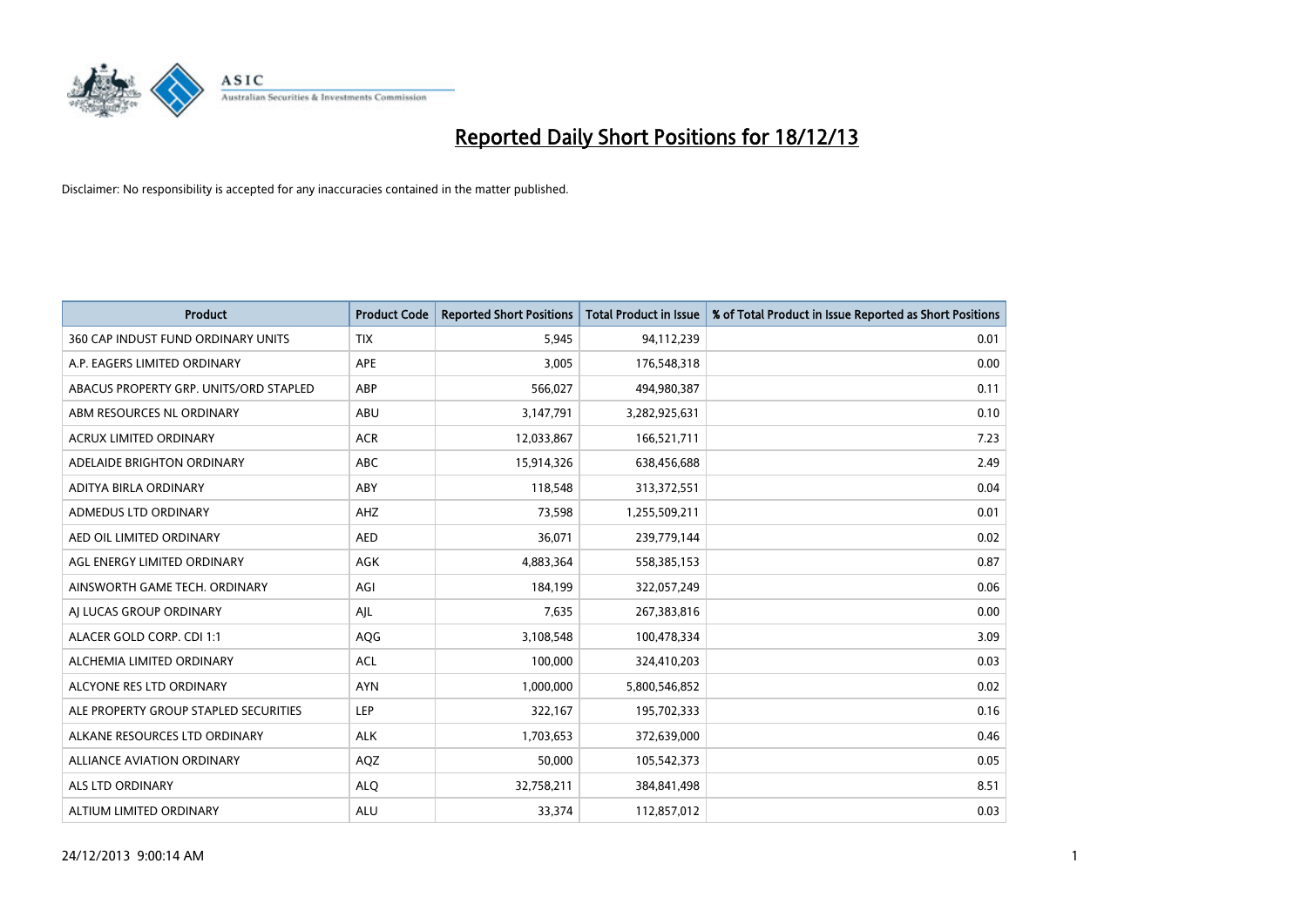

| <b>Product</b>                          | <b>Product Code</b> | <b>Reported Short Positions</b> | <b>Total Product in Issue</b> | % of Total Product in Issue Reported as Short Positions |
|-----------------------------------------|---------------------|---------------------------------|-------------------------------|---------------------------------------------------------|
| ALTONA MINING LTD ORDINARY              | <b>AOH</b>          | 473,174                         | 532,234,704                   | 0.09                                                    |
| ALUMINA LIMITED ORDINARY                | <b>AWC</b>          | 182,137,081                     | 2,806,225,615                 | 6.49                                                    |
| AMALGAMATED HOLDINGS ORDINARY           | AHD                 | 61,727                          | 157,821,632                   | 0.04                                                    |
| AMCOM TELECOMM, ORDINARY                | AMM                 | 1,526,670                       | 244,557,101                   | 0.62                                                    |
| AMCOR LIMITED ORDINARY                  | AMC                 | 3,573,723                       | 1,206,684,923                 | 0.30                                                    |
| AMP LIMITED ORDINARY                    | AMP                 | 33,176,102                      | 2,957,737,964                 | 1.12                                                    |
| AMPELLA MINING ORDINARY                 | AMX                 | 340,644                         | 248,000,493                   | 0.14                                                    |
| ANSELL LIMITED ORDINARY                 | <b>ANN</b>          | 4,561,246                       | 148,896,387                   | 3.06                                                    |
| ANTARES ENERGY LTD ORDINARY             | <b>AZZ</b>          | 184,205                         | 255,000,000                   | 0.07                                                    |
| ANZ BANKING GRP LTD ORDINARY            | ANZ                 | 4,953,758                       | 2,731,487,380                 | 0.18                                                    |
| APA GROUP STAPLED SECURITIES            | APA                 | 14,660,823                      | 835,750,807                   | 1.75                                                    |
| APN NEWS & MEDIA ORDINARY               | <b>APN</b>          | 15,585,299                      | 661,526,586                   | 2.36                                                    |
| AQUARIUS PLATINUM. ORDINARY             | <b>AOP</b>          | 6,657,983                       | 487,605,536                   | 1.37                                                    |
| AQUILA RESOURCES ORDINARY               | <b>AQA</b>          | 14,685,511                      | 411,804,442                   | 3.57                                                    |
| ARAFURA RESOURCE LTD ORDINARY           | <b>ARU</b>          | 46,367                          | 441,270,644                   | 0.01                                                    |
| ARB CORPORATION ORDINARY                | ARP                 | 1,789,414                       | 72,481,302                    | 2.47                                                    |
| ARDENT LEISURE GROUP STAPLED SECURITIES | AAD                 | 1,847,636                       | 405,055,708                   | 0.46                                                    |
| ARISTOCRAT LEISURE ORDINARY             | <b>ALL</b>          | 7,924,138                       | 551,418,047                   | 1.44                                                    |
| <b>ARRIUM LTD ORDINARY</b>              | ARI                 | 14,754,887                      | 1,361,469,008                 | 1.08                                                    |
| <b>ASCIANO LIMITED ORDINARY</b>         | <b>AIO</b>          | 6,719,179                       | 975,385,664                   | 0.69                                                    |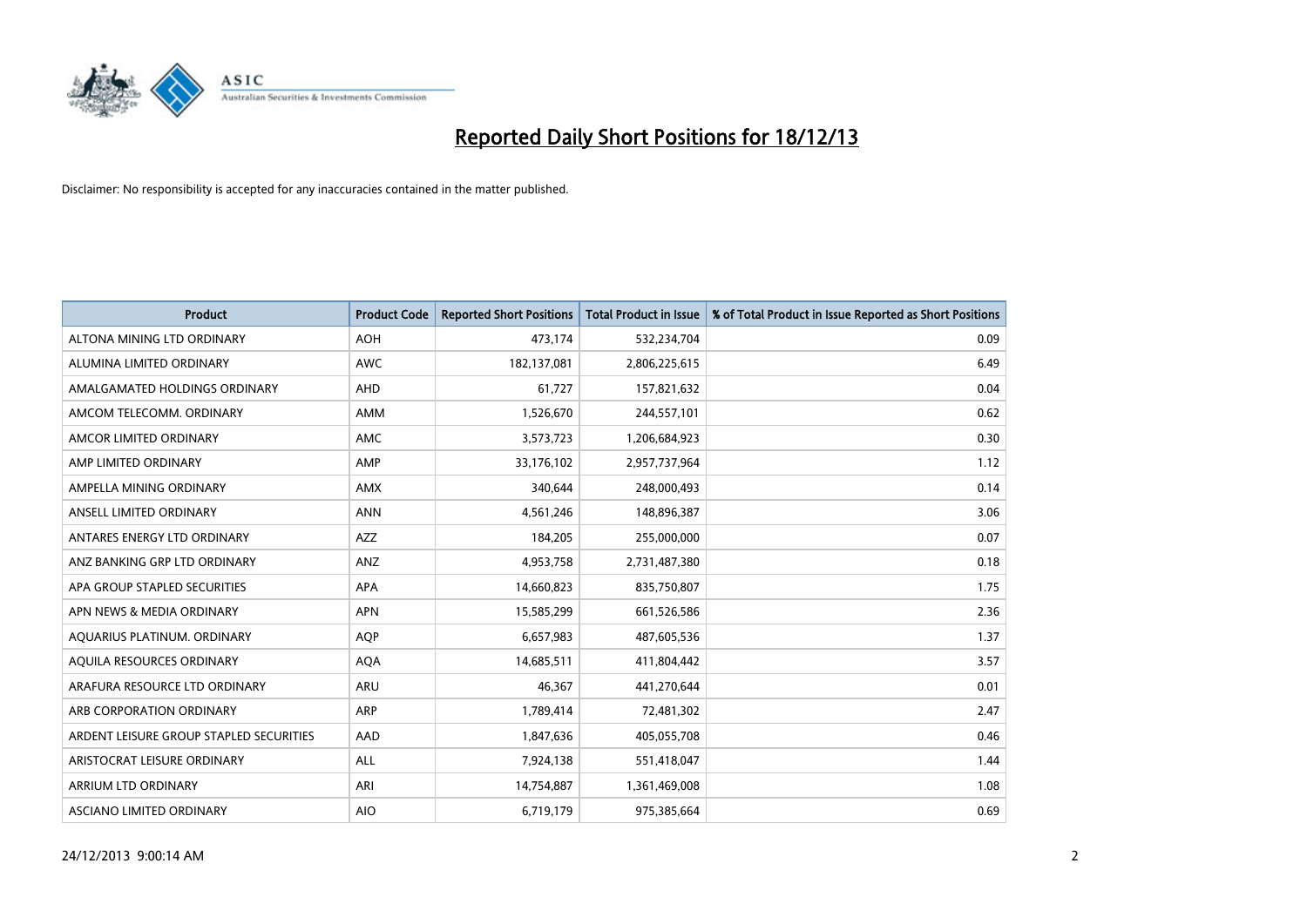

| <b>Product</b>                            | <b>Product Code</b> | <b>Reported Short Positions</b> | <b>Total Product in Issue</b> | % of Total Product in Issue Reported as Short Positions |
|-------------------------------------------|---------------------|---------------------------------|-------------------------------|---------------------------------------------------------|
| ASG GROUP LIMITED ORDINARY                | <b>ASZ</b>          | 957,844                         | 206,720,839                   | 0.46                                                    |
| ASPEN GROUP ORD/UNITS STAPLED             | APZ                 | 104,118                         | 119,946,366                   | 0.09                                                    |
| ASTRO JAP PROP GROUP STAPLED US PROHIBIT. | AJA                 | 51,340                          | 67,211,752                    | 0.08                                                    |
| ASX LIMITED ORDINARY                      | ASX                 | 3,197,330                       | 193,595,162                   | 1.65                                                    |
| ATLANTIC LIMITED ORDINARY                 | ATI                 | 50,000                          | 154,757,339                   | 0.03                                                    |
| ATLAS IRON LIMITED ORDINARY               | <b>AGO</b>          | 71,518,633                      | 915,496,158                   | 7.81                                                    |
| AUCKLAND INTERNATION ORDINARY             | AIA                 | 747                             | 1,322,564,489                 | 0.00                                                    |
| AURIZON HOLDINGS LTD ORDINARY             | AZJ                 | 30,219,825                      | 2,137,284,503                 | 1.41                                                    |
| <b>AURORA OIL &amp; GAS ORDINARY</b>      | <b>AUT</b>          | 7,863,645                       | 448,785,778                   | 1.75                                                    |
| AUSDRILL LIMITED ORDINARY                 | <b>ASL</b>          | 23,409,523                      | 312,277,224                   | 7.50                                                    |
| AUSENCO LIMITED ORDINARY                  | AAX                 | 3,494,556                       | 148,518,105                   | 2.35                                                    |
| <b>AUSTAL LIMITED ORDINARY</b>            | ASB                 | 550,858                         | 346,379,377                   | 0.16                                                    |
| AUSTBROKERS HOLDINGS ORDINARY             | <b>AUB</b>          | 3,774                           | 59,642,171                    | 0.01                                                    |
| AUSTIN ENGINEERING ORDINARY               | ANG                 | 465,467                         | 73,164,403                    | 0.64                                                    |
| AUSTRALAND PROPERTY STAPLED SECURITY      | <b>ALZ</b>          | 3,327,801                       | 578,324,670                   | 0.58                                                    |
| AUSTRALIAN AGRICULT. ORDINARY             | AAC                 | 4,087,162                       | 532,294,404                   | 0.77                                                    |
| <b>AUSTRALIAN EDUCATION UNITS</b>         | <b>AEU</b>          | 6,940                           | 194,690,418                   | 0.00                                                    |
| AUSTRALIAN INFR LTD ORDINARY              | <b>AIX</b>          | 703,608                         | 620,733,944                   | 0.11                                                    |
| AUSTRALIAN PHARM, ORDINARY                | API                 | 9,297,087                       | 488,115,883                   | 1.90                                                    |
| AUTOMOTIVE HOLDINGS ORDINARY              | <b>AHE</b>          | 488,023                         | 260,579,682                   | 0.19                                                    |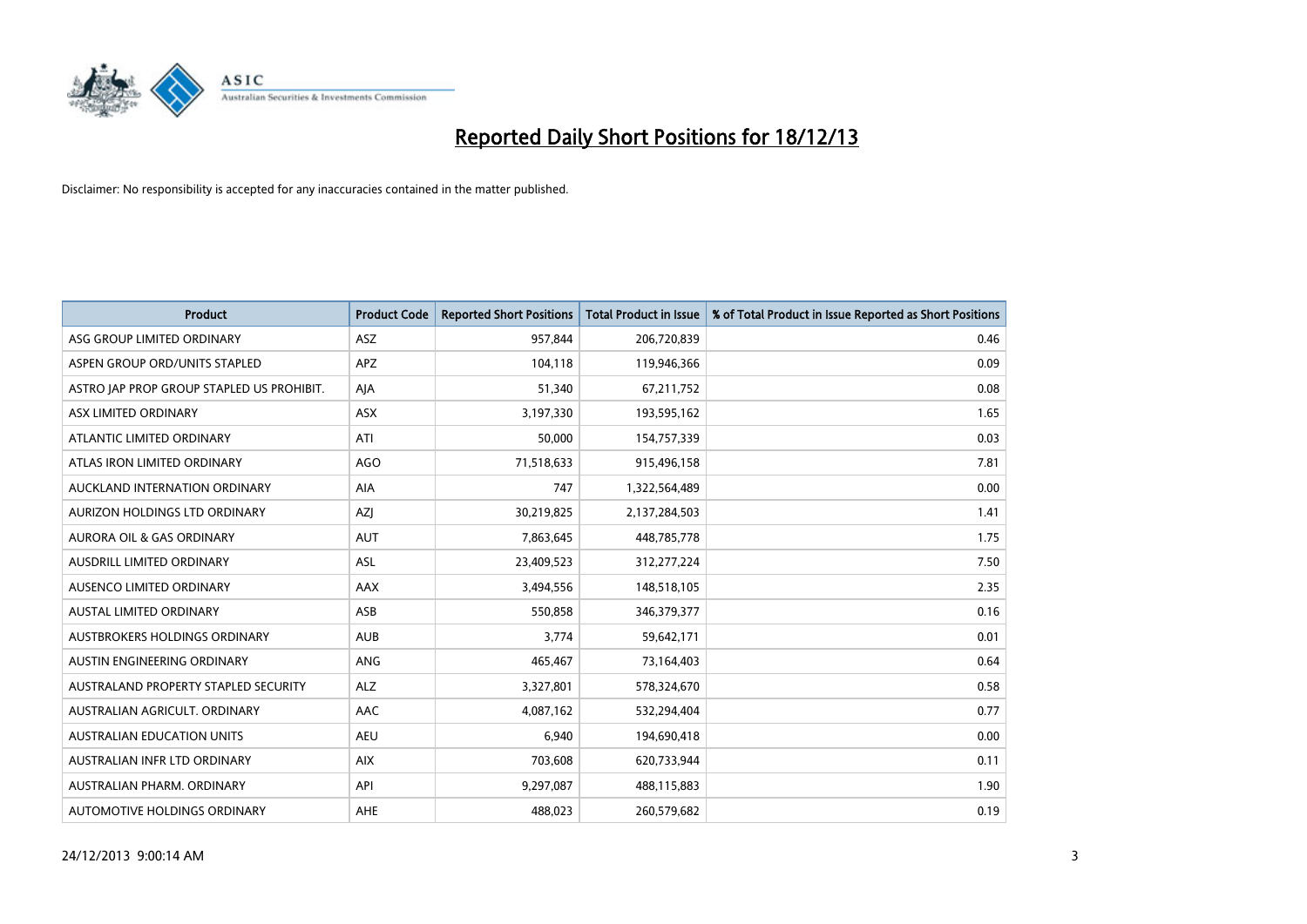

| <b>Product</b>                    | <b>Product Code</b> | <b>Reported Short Positions</b> | <b>Total Product in Issue</b> | % of Total Product in Issue Reported as Short Positions |
|-----------------------------------|---------------------|---------------------------------|-------------------------------|---------------------------------------------------------|
| AVEO GROUP STAPLED SECURITIES     | <b>AOG</b>          | 15,272,430                      | 500,111,460                   | 3.05                                                    |
| AVIENNINGS LIMITED ORDINARY       | <b>AVI</b>          | 69,999                          | 384,423,851                   | 0.02                                                    |
| AWE LIMITED ORDINARY              | <b>AWE</b>          | 1,480,145                       | 522,116,985                   | 0.28                                                    |
| AZONTO PET LTD ORDINARY           | APY                 | 41                              | 1,155,765,100                 | 0.00                                                    |
| <b>BANDANNA ENERGY ORDINARY</b>   | <b>BND</b>          | 18,700,104                      | 528,481,199                   | 3.54                                                    |
| BANK OF QUEENSLAND. ORDINARY      | <b>BOO</b>          | 5,553,727                       | 322,566,581                   | 1.72                                                    |
| <b>BASE RES LIMITED ORDINARY</b>  | <b>BSE</b>          | 7,011,578                       | 561,840,029                   | 1.25                                                    |
| BATHURST RES NZ LTD ORDINARY      | <b>BRL</b>          | 19,645,643                      | 821,457,725                   | 2.39                                                    |
| BC IRON LIMITED ORDINARY          | <b>BCI</b>          | 115,355                         | 123,928,630                   | 0.09                                                    |
| BEACH ENERGY LIMITED ORDINARY     | <b>BPT</b>          | 20,045,051                      | 1,277,958,962                 | 1.57                                                    |
| BEADELL RESOURCE LTD ORDINARY     | <b>BDR</b>          | 39,059,831                      | 790,727,280                   | 4.94                                                    |
| BEGA CHEESE LTD ORDINARY          | <b>BGA</b>          | 89,146                          | 152,107,829                   | 0.06                                                    |
| BENDIGO AND ADELAIDE ORDINARY     | <b>BEN</b>          | 11,880,100                      | 409,977,183                   | 2.90                                                    |
| BENTHAM IMF LTD ORDINARY          | <b>IMF</b>          | 2,871,986                       | 156,113,331                   | 1.84                                                    |
| BERKELEY RESOURCES ORDINARY       | <b>BKY</b>          | 89,341                          | 179,393,323                   | 0.05                                                    |
| BETASHARES ASX RES ETF UNITS      | <b>ORE</b>          | 809,000                         | 3,020,814                     | 26.78                                                   |
| BHP BILLITON LIMITED ORDINARY     | <b>BHP</b>          | 4,240,487                       | 3,211,691,105                 | 0.13                                                    |
| <b>BILLABONG ORDINARY</b>         | <b>BBG</b>          | 17,367,025                      | 478,944,292                   | 3.63                                                    |
| <b>BIONOMICS LIMITED ORDINARY</b> | <b>BNO</b>          | 197,819                         | 412,193,567                   | 0.05                                                    |
| BLACKMORES LIMITED ORDINARY       | <b>BKL</b>          | 23,898                          | 17,046,024                    | 0.14                                                    |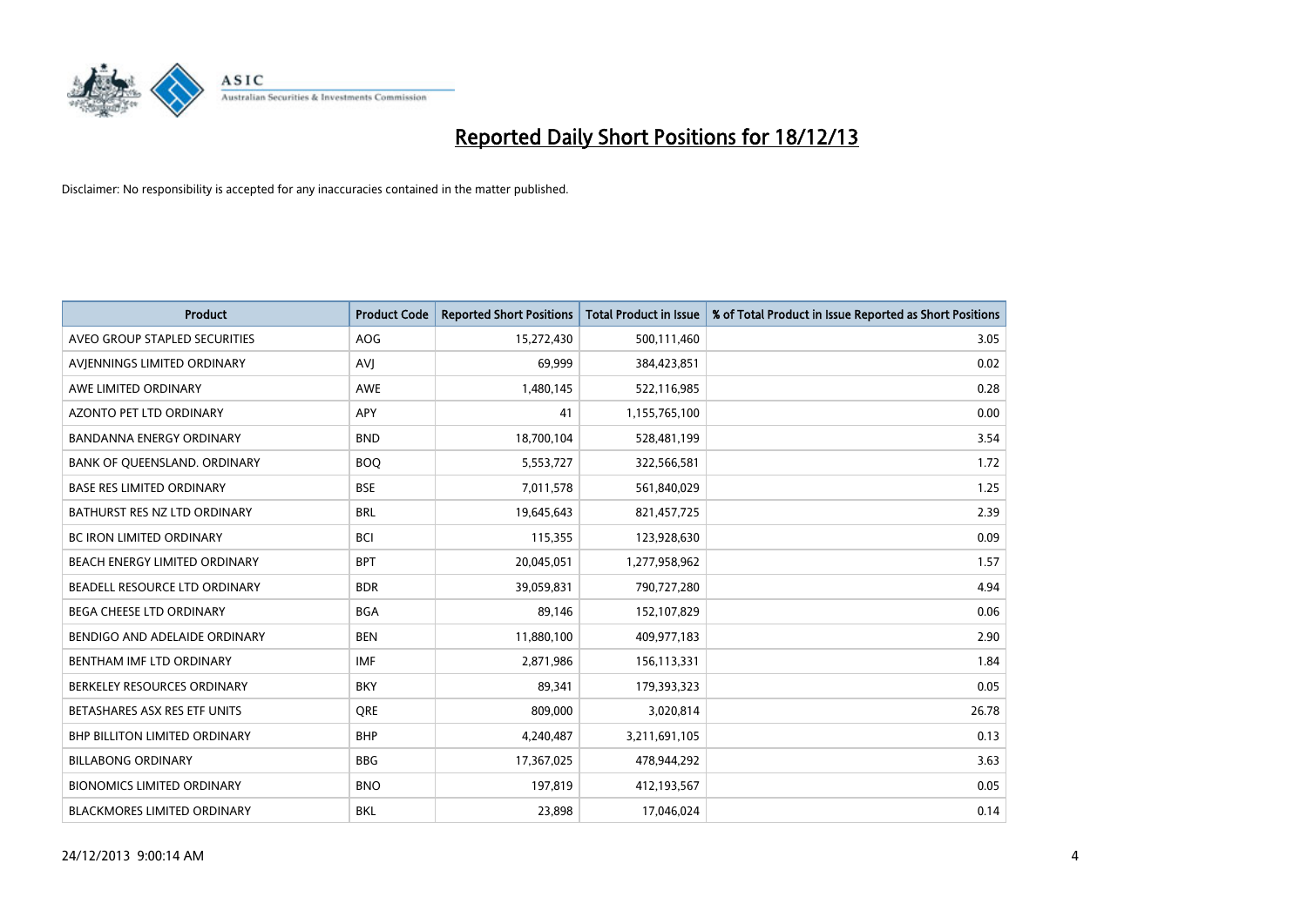

| <b>Product</b>                                | <b>Product Code</b> | <b>Reported Short Positions</b> | <b>Total Product in Issue</b> | % of Total Product in Issue Reported as Short Positions |
|-----------------------------------------------|---------------------|---------------------------------|-------------------------------|---------------------------------------------------------|
| <b>BLACKTHORN RESOURCES ORD US PROHIBITED</b> | <b>BTR</b>          | 807,253                         | 164,285,950                   | 0.49                                                    |
| <b>BLUESCOPE STEEL LTD ORDINARY</b>           | <b>BSL</b>          | 4,752,717                       | 558,733,728                   | 0.85                                                    |
| <b>BOART LONGYEAR ORDINARY</b>                | <b>BLY</b>          | 35,455,342                      | 461,163,412                   | 7.69                                                    |
| <b>BOOM LOGISTICS ORDINARY</b>                | <b>BOL</b>          | 249,999                         | 474,868,764                   | 0.05                                                    |
| <b>BORAL LIMITED, ORDINARY</b>                | <b>BLD</b>          | 52,504,146                      | 778,739,826                   | 6.74                                                    |
| <b>BRADKEN LIMITED ORDINARY</b>               | <b>BKN</b>          | 19,168,467                      | 169,240,662                   | 11.33                                                   |
| <b>BRAMBLES LIMITED ORDINARY</b>              | <b>BXB</b>          | 1,801,231                       | 1,561,480,363                 | 0.12                                                    |
| BREVILLE GROUP LTD ORDINARY                   | <b>BRG</b>          | 3,181,177                       | 130,095,322                   | 2.45                                                    |
| <b>BRICKWORKS LIMITED ORDINARY</b>            | <b>BKW</b>          | 134,350                         | 148,038,996                   | 0.09                                                    |
| BT INVESTMENT MNGMNT ORDINARY                 | <b>BTT</b>          | 2,002                           | 279,182,538                   | 0.00                                                    |
| <b>BUCCANEER ENERGY LTD ORDINARY</b>          | <b>BCC</b>          | 1,864,833                       | 2,408,671,956                 | 0.08                                                    |
| <b>BURU ENERGY ORDINARY</b>                   | <b>BRU</b>          | 15,154,242                      | 298,365,707                   | 5.08                                                    |
| <b>BWP TRUST ORDINARY UNITS</b>               | <b>BWP</b>          | 4,015,620                       | 627,165,919                   | 0.64                                                    |
| <b>CABCHARGE AUSTRALIA ORDINARY</b>           | CAB                 | 17,110,067                      | 120,430,683                   | 14.21                                                   |
| CALTEX AUSTRALIA ORDINARY                     | <b>CTX</b>          | 1,775,368                       | 270,000,000                   | 0.66                                                    |
| CAPE LAMBERT RES LTD ORDINARY                 | <b>CFE</b>          | 19,764                          | 669,241,942                   | 0.00                                                    |
| <b>CARBON ENERGY ORDINARY</b>                 | <b>CNX</b>          | 6,799                           | 1,250,097,524                 | 0.00                                                    |
| CARDNO LIMITED ORDINARY                       | CDD                 | 8,327,596                       | 146,107,042                   | 5.70                                                    |
| <b>CARINDALE PROPERTY UNIT</b>                | <b>CDP</b>          | $\mathbf{1}$                    | 70,000,000                    | 0.00                                                    |
| CARNARVON PETROLEUM ORDINARY                  | <b>CVN</b>          | 734                             | 937,796,875                   | 0.00                                                    |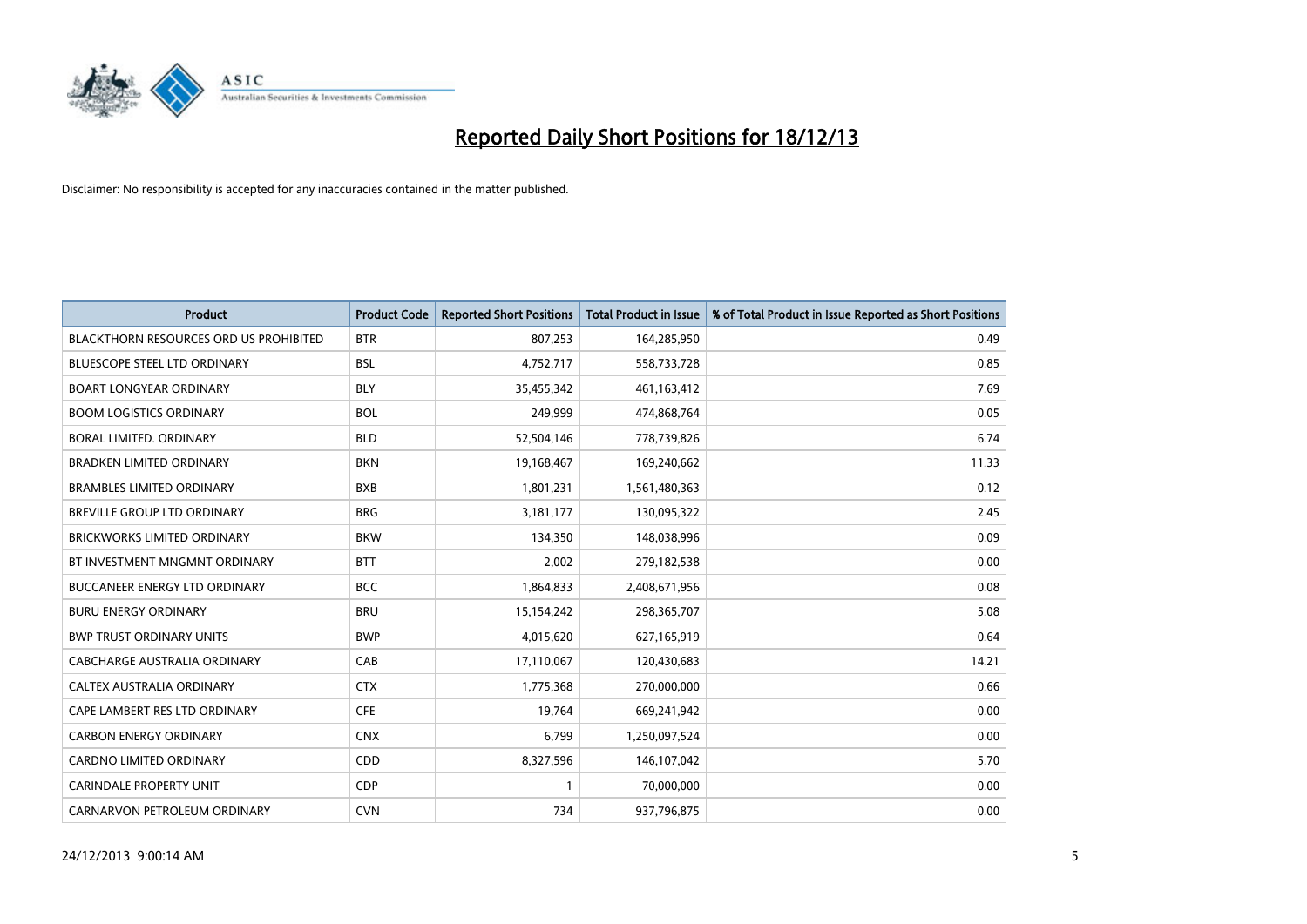

| <b>Product</b>                           | <b>Product Code</b> | <b>Reported Short Positions</b> | <b>Total Product in Issue</b> | % of Total Product in Issue Reported as Short Positions |
|------------------------------------------|---------------------|---------------------------------|-------------------------------|---------------------------------------------------------|
| CARSALES.COM LTD ORDINARY                | <b>CRZ</b>          | 4,125,346                       | 237,763,965                   | 1.74                                                    |
| <b>CASH CONVERTERS ORDINARY</b>          | CCV                 | 7,314,566                       | 426,302,767                   | 1.72                                                    |
| CEDAR WOODS PROP. ORDINARY               | <b>CWP</b>          | 15,378                          | 73,732,683                    | 0.02                                                    |
| CENTRAL PETROLEUM ORDINARY               | <b>CTP</b>          | 438,736                         | 309,218,273                   | 0.14                                                    |
| <b>CERAMIC FUEL CELLS ORDINARY</b>       | <b>CFU</b>          | 991,102                         | 1,601,287,414                 | 0.06                                                    |
| CFS RETAIL TRUST GRP STAPLED SECURITIES  | <b>CFX</b>          | 84,221,781                      | 2,858,286,690                 | 2.95                                                    |
| <b>CHALLENGER DIV.PRO. STAPLED UNITS</b> | <b>CDI</b>          | 195,322                         | 214,101,013                   | 0.09                                                    |
| CHALLENGER LIMITED ORDINARY              | <b>CGF</b>          | 822,870                         | 530,862,585                   | 0.16                                                    |
| CHARTER HALL GROUP STAPLED US PROHIBIT.  | <b>CHC</b>          | 223,157                         | 309,118,171                   | 0.07                                                    |
| <b>CHARTER HALL RETAIL UNITS</b>         | <b>COR</b>          | 11,194,193                      | 362,896,512                   | 3.08                                                    |
| <b>CHORUS LIMITED ORDINARY</b>           | <b>CNU</b>          | 52,999                          | 396,369,767                   | 0.01                                                    |
| CITIGOLD CORP LTD ORDINARY               | <b>CTO</b>          | 153,427                         | 1,352,907,765                 | 0.01                                                    |
| COAL OF AFRICA LTD ORDINARY              | <b>CZA</b>          | 426                             | 1,048,368,613                 | 0.00                                                    |
| <b>COALSPUR MINES LTD ORDINARY</b>       | <b>CPL</b>          | 7,489,709                       | 641,394,435                   | 1.17                                                    |
| COCA-COLA AMATIL ORDINARY                | <b>CCL</b>          | 16,196,126                      | 763,590,249                   | 2.12                                                    |
| COCHLEAR LIMITED ORDINARY                | <b>COH</b>          | 9,041,338                       | 57,062,020                    | 15.84                                                   |
| COCKATOO COAL ORDINARY                   | <b>COK</b>          | 25,703,098                      | 886,294,158                   | 2.90                                                    |
| <b>CODAN LIMITED ORDINARY</b>            | <b>CDA</b>          | 764,943                         | 176,969,924                   | 0.43                                                    |
| <b>COFFEY INTERNATIONAL ORDINARY</b>     | <b>COF</b>          | 18,921                          | 255,833,165                   | 0.01                                                    |
| <b>COKAL LTD ORDINARY</b>                | <b>CKA</b>          | 103,470                         | 471,103,926                   | 0.02                                                    |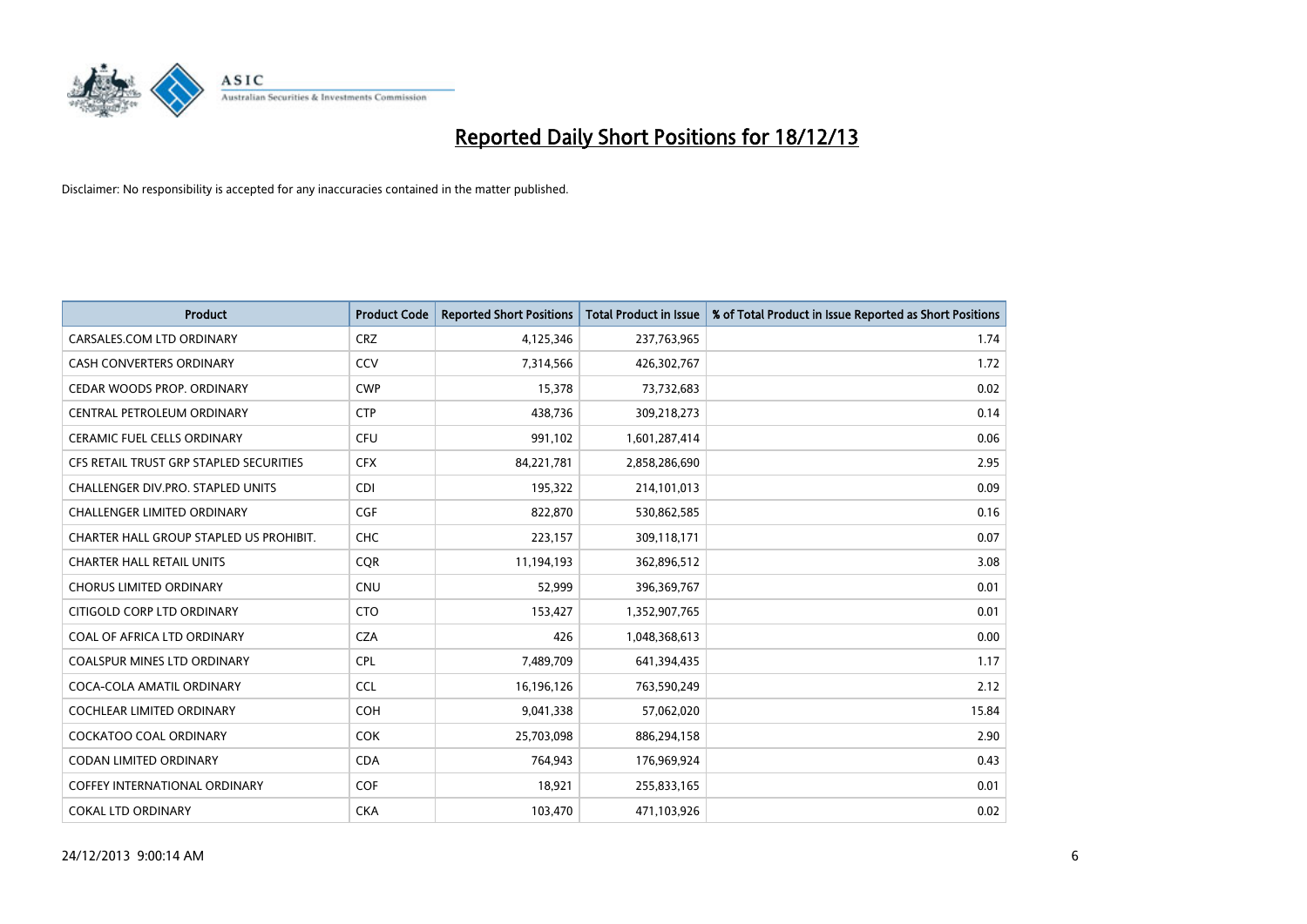

| <b>Product</b>                          | <b>Product Code</b> | <b>Reported Short Positions</b> | <b>Total Product in Issue</b> | % of Total Product in Issue Reported as Short Positions |
|-----------------------------------------|---------------------|---------------------------------|-------------------------------|---------------------------------------------------------|
| <b>COLLECTION HOUSE ORDINARY</b>        | <b>CLH</b>          | 1,614,418                       | 128,969,148                   | 1.25                                                    |
| COLLINS FOODS LTD ORDINARY              | <b>CKF</b>          | 49,134                          | 93,000,003                    | 0.05                                                    |
| COMMONWEALTH BANK, ORDINARY             | <b>CBA</b>          | 5,432,503                       | 1,611,928,836                 | 0.34                                                    |
| COMMONWEALTH PROP ORDINARY UNITS        | <b>CPA</b>          | 21,524,286                      | 2,347,003,413                 | 0.92                                                    |
| <b>COMPASS RESOURCES ORDINARY</b>       | <b>CMR</b>          | 7,472                           | 1,403,744,100                 | 0.00                                                    |
| <b>COMPUTERSHARE LTD ORDINARY</b>       | <b>CPU</b>          | 12,475,072                      | 556,203,079                   | 2.24                                                    |
| <b>COOPER ENERGY LTD ORDINARY</b>       | <b>COE</b>          | 527,525                         | 329,235,509                   | 0.16                                                    |
| <b>CORP TRAVEL LIMITED ORDINARY</b>     | <b>CTD</b>          | 348.170                         | 78,246,245                    | 0.44                                                    |
| CORP TRAVEL LIMITED RIGHTS 09-JAN-14    | <b>CTDR</b>         | 3,391                           | 11,592,036                    | 0.03                                                    |
| <b>CREDIT CORP GROUP ORDINARY</b>       | <b>CCP</b>          | 21,184                          | 46,131,882                    | 0.05                                                    |
| <b>CROMWELL PROP STAPLED SECURITIES</b> | <b>CMW</b>          | 17,123,951                      | 1,721,483,143                 | 0.99                                                    |
| <b>CROWE HORWATH AUS ORDINARY</b>       | <b>CRH</b>          | 822,883                         | 273,005,429                   | 0.30                                                    |
| <b>CROWN RESORTS LTD ORDINARY</b>       | <b>CWN</b>          | 1,162,248                       | 728,394,185                   | 0.16                                                    |
| <b>CSG LIMITED ORDINARY</b>             | CSV                 | 69,361                          | 278,973,075                   | 0.02                                                    |
| <b>CSL LIMITED ORDINARY</b>             | <b>CSL</b>          | 737,508                         | 485,467,670                   | 0.15                                                    |
| <b>CSR LIMITED ORDINARY</b>             | <b>CSR</b>          | 22,018,116                      | 506,000,315                   | 4.35                                                    |
| <b>CUDECO LIMITED ORDINARY</b>          | CDU                 | 8,513,303                       | 205,017,174                   | 4.15                                                    |
| DART ENERGY LTD ORDINARY                | <b>DTE</b>          | 5,002,466                       | 1,108,251,519                 | 0.45                                                    |
| DATA#3 LIMITED ORDINARY                 | <b>DTL</b>          | 684,860                         | 153,974,950                   | 0.44                                                    |
| DAVID JONES LIMITED ORDINARY            | <b>DJS</b>          | 40,660,692                      | 537,137,845                   | 7.57                                                    |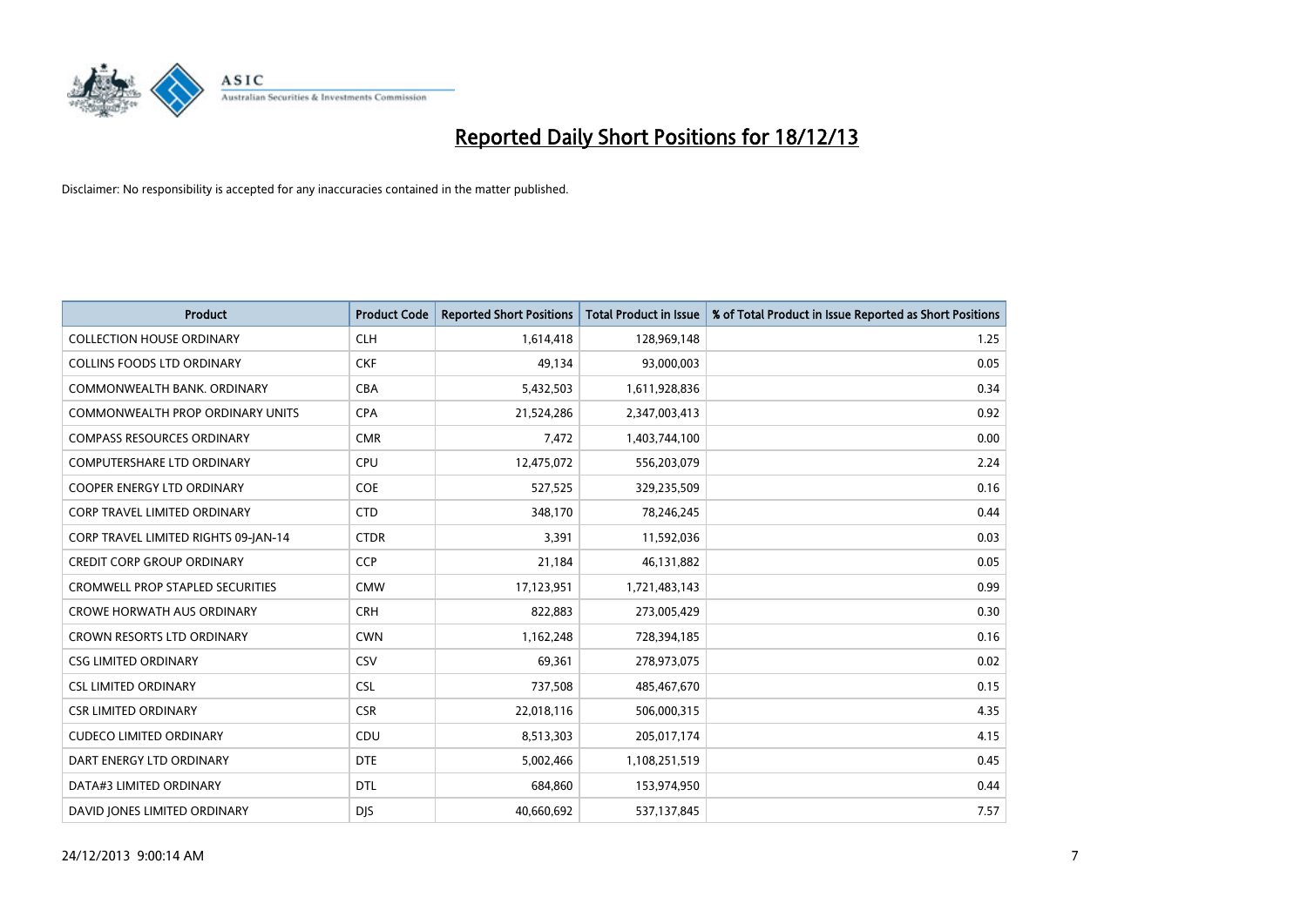

| <b>Product</b>                       | <b>Product Code</b> | <b>Reported Short Positions</b> | <b>Total Product in Issue</b> | % of Total Product in Issue Reported as Short Positions |
|--------------------------------------|---------------------|---------------------------------|-------------------------------|---------------------------------------------------------|
| <b>DECMIL GROUP LIMITED ORDINARY</b> | <b>DCG</b>          | 3,429,184                       | 168,657,794                   | 2.03                                                    |
| DEEP YELLOW LIMITED ORDINARY         | <b>DYL</b>          | 100,002                         | 1,612,657,567                 | 0.01                                                    |
| DEVINE LIMITED ORDINARY              | <b>DVN</b>          | 68,324                          | 158,730,556                   | 0.04                                                    |
| DEXUS PROPERTY GROUP STAPLED UNITS   | <b>DXS</b>          | 28,925,105                      | 4,628,228,426                 | 0.62                                                    |
| DICK SMITH HLDGS ORDINARY            | <b>DSH</b>          | 3,667,949                       | 236,511,364                   | 1.55                                                    |
| DISCOVERY METALS LTD ORDINARY        | <b>DML</b>          | 7,773,238                       | 560,034,418                   | 1.39                                                    |
| DOMINO PIZZA ENTERPR ORDINARY        | <b>DMP</b>          | 1,500,510                       | 85,915,713                    | 1.75                                                    |
| DONACO INTERNATIONAL ORDINARY        | <b>DNA</b>          | 70,000                          | 401,031,146                   | 0.02                                                    |
| DORAY MINERALS LTD ORDINARY          | <b>DRM</b>          | 28,921                          | 141,866,768                   | 0.02                                                    |
| DOWNER EDI LIMITED ORDINARY          | <b>DOW</b>          | 12,392,464                      | 434,734,970                   | 2.85                                                    |
| DRAGON MINING LTD ORDINARY           | <b>DRA</b>          | 50,000                          | 88,840,613                    | 0.06                                                    |
| DRILLSEARCH ENERGY ORDINARY          | <b>DLS</b>          | 11,275,112                      | 432,465,895                   | 2.61                                                    |
| DUET GROUP STAPLED US PROHIBIT.      | <b>DUE</b>          | 8,070,226                       | 1,237,195,531                 | 0.65                                                    |
| DULUXGROUP LIMITED ORDINARY          | <b>DLX</b>          | 359,888                         | 377,019,430                   | 0.10                                                    |
| <b>DWS LTD ORDINARY</b>              | <b>DWS</b>          | 635,795                         | 132,362,763                   | 0.48                                                    |
| ECHO ENTERTAINMENT ORDINARY          | <b>EGP</b>          | 16,079,254                      | 825,672,730                   | 1.95                                                    |
| ELDERS LIMITED ORDINARY              | <b>ELD</b>          | 19,886,311                      | 455,013,329                   | 4.37                                                    |
| ELEMENTAL MINERALS ORDINARY          | ELM                 | 176,299                         | 303,263,391                   | 0.06                                                    |
| <b>EMECO HOLDINGS ORDINARY</b>       | <b>EHL</b>          | 10,820,427                      | 599,675,707                   | 1.80                                                    |
| <b>ENDEAVOUR MIN CORP CDI 1:1</b>    | <b>EVR</b>          | 365,703                         | 82,293,359                    | 0.44                                                    |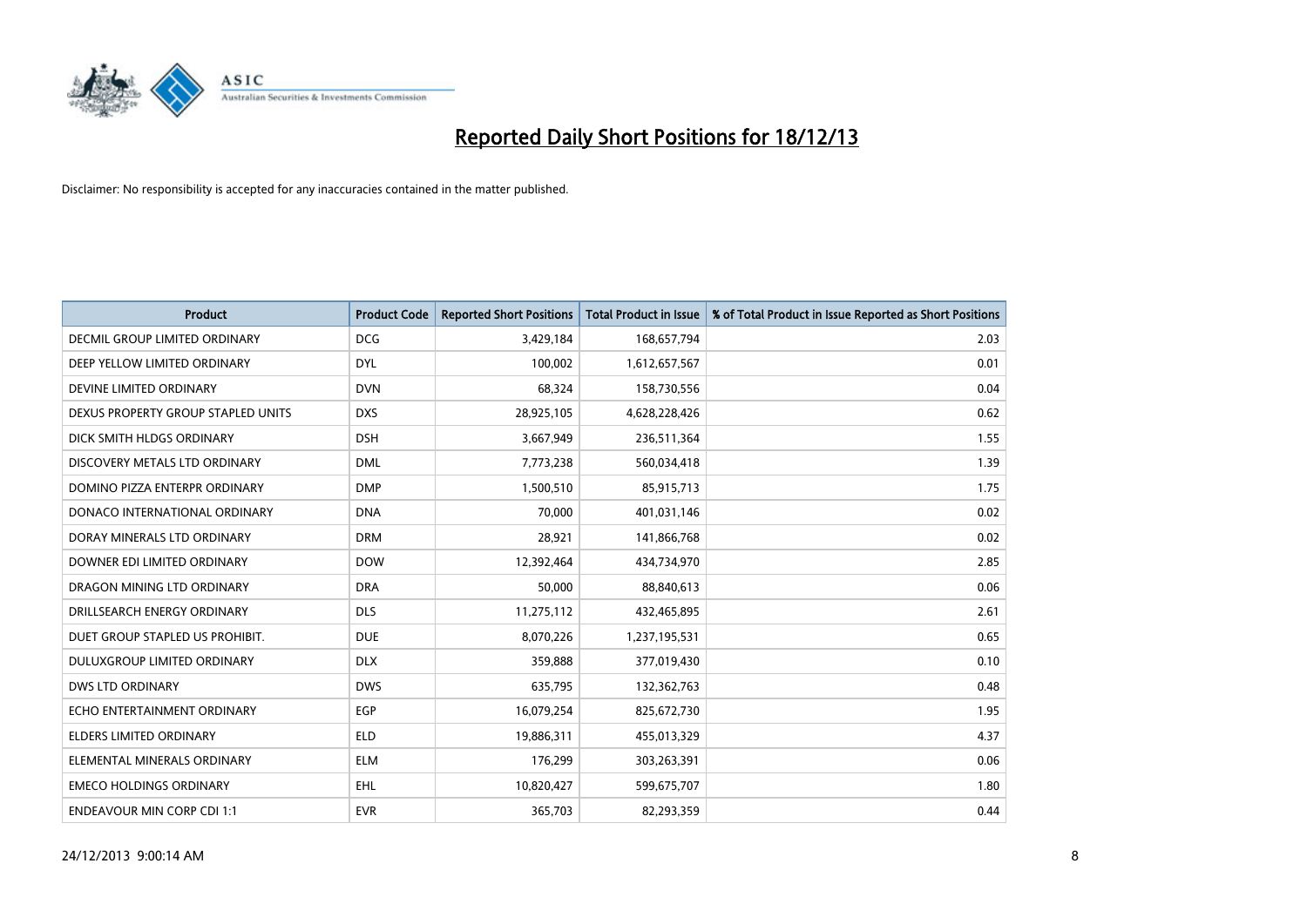

| <b>Product</b>                         | <b>Product Code</b> | <b>Reported Short Positions</b> | <b>Total Product in Issue</b> | % of Total Product in Issue Reported as Short Positions |
|----------------------------------------|---------------------|---------------------------------|-------------------------------|---------------------------------------------------------|
| <b>ENERGY RESOURCES ORDINARY 'A'</b>   | <b>ERA</b>          | 11,444,089                      | 517,725,062                   | 2.21                                                    |
| <b>ENERGY WORLD CORPOR, ORDINARY</b>   | <b>EWC</b>          | 56,514,425                      | 1,734,166,672                 | 3.26                                                    |
| <b>ENVESTRA LIMITED ORDINARY</b>       | <b>ENV</b>          | 3,048,466                       | 1,796,808,474                 | 0.17                                                    |
| EOUATORIAL RES LTD ORDINARY            | EQX                 | 8                               | 122,185,353                   | 0.00                                                    |
| ERM POWER LIMITED ORDINARY             | EPW                 | 9,313                           | 238,714,606                   | 0.00                                                    |
| ESERVGLOBAL LIMITED ORDINARY           | ESV                 | 7,713,636                       | 249,045,997                   | 3.10                                                    |
| ETHANE PIPELINE STAPLED SECURITIES     | <b>EPX</b>          | 2,361                           | 69,302,275                    | 0.00                                                    |
| EVOLUTION MINING LTD ORDINARY          | <b>EVN</b>          | 20,586,987                      | 708,652,367                   | 2.91                                                    |
| FAIRFAX MEDIA LTD ORDINARY             | <b>FXI</b>          | 198,528,208                     | 2,351,955,725                 | 8.44                                                    |
| <b>FANTASTIC HOLDINGS ORDINARY</b>     | <b>FAN</b>          | 33,497                          | 103,068,398                   | 0.03                                                    |
| FAR LTD ORDINARY                       | <b>FAR</b>          | 24,205,420                      | 2,499,846,742                 | 0.97                                                    |
| FEDERATION CNTRES ORD/UNIT STAPLED SEC | FDC                 | 4,219,574                       | 1,427,641,565                 | 0.30                                                    |
| FINBAR GROUP LIMITED ORDINARY          | <b>FRI</b>          | 6,461                           | 220,847,184                   | 0.00                                                    |
| FISHER & PAYKEL H. ORDINARY            | <b>FPH</b>          | 1,750,306                       | 546,937,064                   | 0.32                                                    |
| FLEETWOOD CORP ORDINARY                | <b>FWD</b>          | 2,226,012                       | 60,522,619                    | 3.68                                                    |
| FLETCHER BUILDING ORDINARY             | <b>FBU</b>          | 2,048,084                       | 687,854,788                   | 0.30                                                    |
| FLEXIGROUP LIMITED ORDINARY            | <b>FXL</b>          | 422,660                         | 304,096,060                   | 0.14                                                    |
| FLIGHT CENTRE TRAVEL ORDINARY          | <b>FLT</b>          | 4,976,620                       | 100,534,001                   | 4.95                                                    |
| FLINDERS MINES LTD ORDINARY            | <b>FMS</b>          | 4,437,551                       | 1,824,843,676                 | 0.24                                                    |
| <b>FOCUS MINERALS LTD ORDINARY</b>     | <b>FML</b>          | 27,607,858                      | 9,137,375,877                 | 0.30                                                    |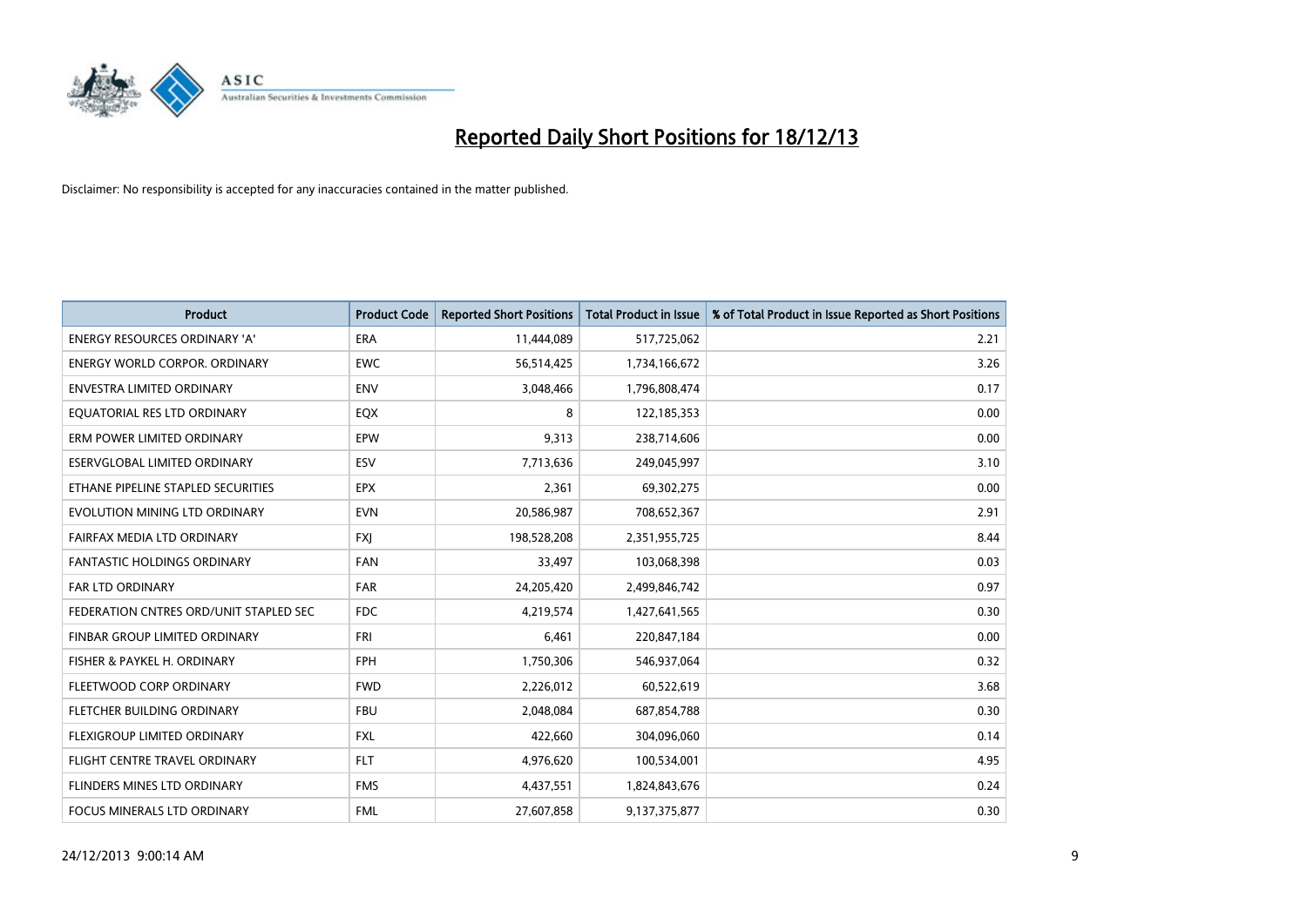

| Product                                          | <b>Product Code</b> | <b>Reported Short Positions</b> | <b>Total Product in Issue</b> | % of Total Product in Issue Reported as Short Positions |
|--------------------------------------------------|---------------------|---------------------------------|-------------------------------|---------------------------------------------------------|
| FONTERRA SHARE FUND ORDINARY UNITS               | <b>FSF</b>          | 319                             | 108,070,751                   | 0.00                                                    |
| <b>FORGE GROUP LIMITED ORDINARY</b>              | <b>FGE</b>          | 2,157,068                       | 86,169,014                    | 2.50                                                    |
| FORTESCUE METALS GRP ORDINARY                    | <b>FMG</b>          | 134,791,697                     | 3,113,798,151                 | 4.33                                                    |
| <b>G.U.D. HOLDINGS ORDINARY</b>                  | GUD                 | 6,050,295                       | 71,241,319                    | 8.49                                                    |
| <b>G8 EDUCATION LIMITED ORDINARY</b>             | <b>GEM</b>          | 1,975,630                       | 300,302,719                   | 0.66                                                    |
| <b>GALAXY RESOURCES ORDINARY</b>                 | GXY                 | 617,038                         | 1,027,058,768                 | 0.06                                                    |
| <b>GBST HOLDINGS ORDINARY</b>                    | GBT                 | 33,141                          | 66,561,725                    | 0.05                                                    |
| <b>GDI PROPERTY GRP STAPLED SECURITIES</b>       | GDI                 | 1,120,604                       | 567,575,025                   | 0.20                                                    |
| <b>GEODYNAMICS LIMITED ORDINARY</b>              | <b>GDY</b>          | 850                             | 406,452,608                   | 0.00                                                    |
| GI DYNAMICS, INC CDI US PROHIBITED               | GID                 | 1,360,530                       | 393,043,620                   | 0.35                                                    |
| <b>GINDALBIE METALS LTD ORDINARY</b>             | GBG                 | 44,609,293                      | 1,493,498,390                 | 2.99                                                    |
| <b>GOODMAN FIELDER, ORDINARY</b>                 | GFF                 | 45,442,006                      | 1,955,559,207                 | 2.32                                                    |
| <b>GOODMAN GROUP STAPLED</b>                     | <b>GMG</b>          | 3,831,947                       | 1,718,742,809                 | 0.22                                                    |
| <b>GPT GROUP STAPLED SEC.</b>                    | GPT                 | 4,808,510                       | 1,694,888,638                 | 0.28                                                    |
| <b>GRAINCORP LIMITED A CLASS ORDINARY</b>        | <b>GNC</b>          | 560,623                         | 228,855,628                   | 0.24                                                    |
| <b>GRANGE RESOURCES, ORDINARY</b>                | <b>GRR</b>          | 5,568,980                       | 1,156,492,195                 | 0.48                                                    |
| <b>GREENCROSS LIMITED ORDINARY</b>               | <b>GXL</b>          | 14,942                          | 37,682,334                    | 0.04                                                    |
| <b>GREENLAND MIN EN LTD ORDINARY</b>             | GGG                 | 4,893,786                       | 574,572,911                   | 0.85                                                    |
| <b>GROWTHPOINT PROPERTY ORD/UNIT STAPLED SEC</b> | GOZ                 | 1,478,037                       | 414,466,792                   | 0.36                                                    |
| <b>GRYPHON MINERALS LTD ORDINARY</b>             | GRY                 | 6,014,087                       | 400,797,615                   | 1.50                                                    |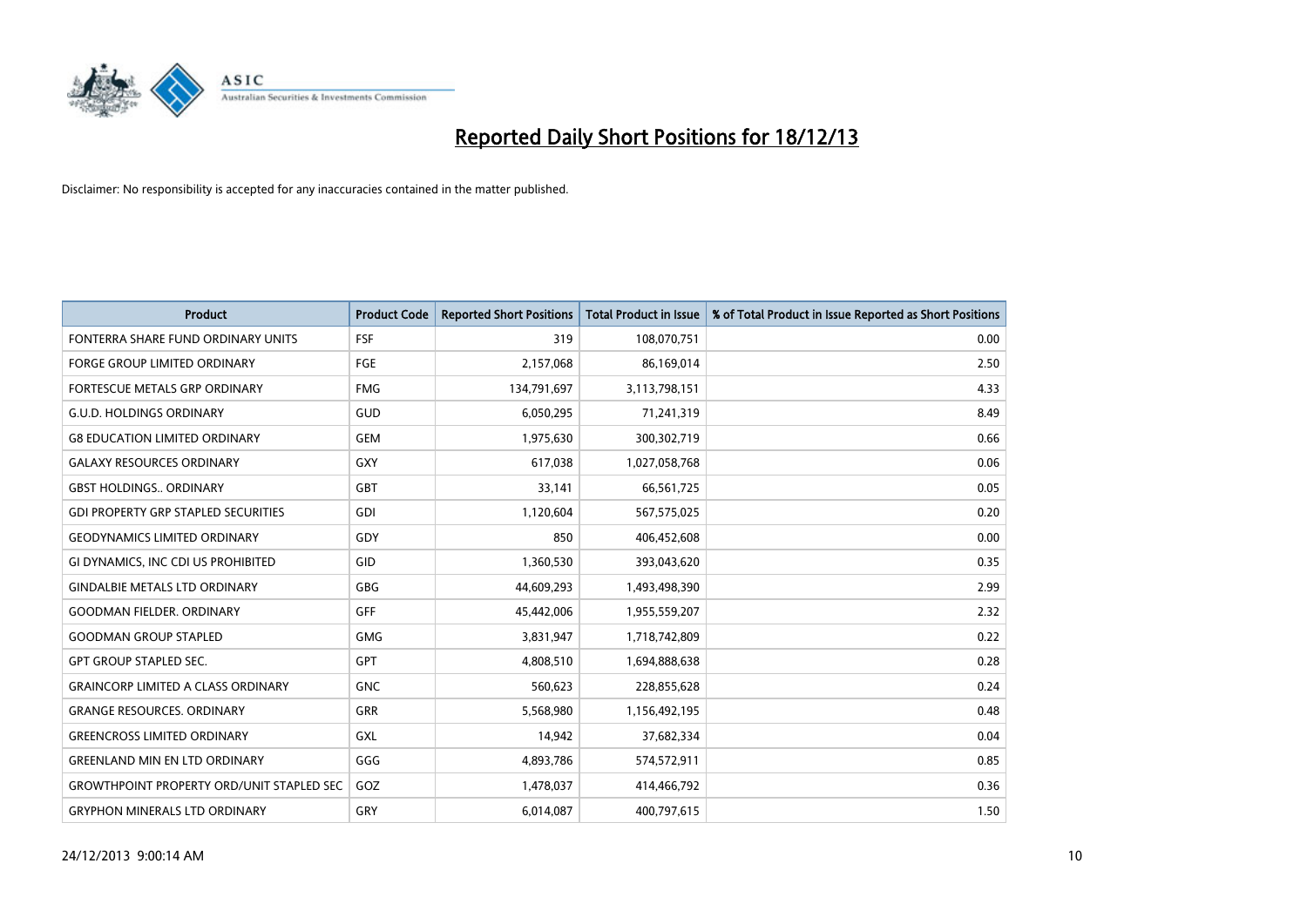

| <b>Product</b>                           | <b>Product Code</b> | <b>Reported Short Positions</b> | <b>Total Product in Issue</b> | % of Total Product in Issue Reported as Short Positions |
|------------------------------------------|---------------------|---------------------------------|-------------------------------|---------------------------------------------------------|
| <b>GUILDFORD COAL LTD ORDINARY</b>       | <b>GUF</b>          | 690,045                         | 635,046,899                   | 0.11                                                    |
| <b>GWA GROUP LTD ORDINARY</b>            | <b>GWA</b>          | 14,657,483                      | 306,533,770                   | 4.78                                                    |
| HARVEY NORMAN ORDINARY                   | <b>HVN</b>          | 68,689,911                      | 1,062,316,784                 | 6.47                                                    |
| <b>HENDERSON GROUP CDI 1:1</b>           | <b>HGG</b>          | 476,463                         | 730,596,390                   | 0.07                                                    |
| HFA HOLDINGS LIMITED ORDINARY            | <b>HFA</b>          | 3,863                           | 118,738,157                   | 0.00                                                    |
| <b>HIGHLANDS PACIFIC ORDINARY</b>        | <b>HIG</b>          | 500,001                         | 853,777,764                   | 0.06                                                    |
| HILLGROVE RES LTD ORDINARY               | <b>HGO</b>          | 6,110,143                       | 1,178,589,221                 | 0.52                                                    |
| <b>HILLS LTD ORDINARY</b>                | <b>HIL</b>          | 504,225                         | 237,788,426                   | 0.21                                                    |
| HORIZON OIL LIMITED ORDINARY             | <b>HZN</b>          | 87,145,301                      | 1,301,147,932                 | 6.70                                                    |
| HOT CHILI LTD ORDINARY                   | <b>HCH</b>          | 10,000                          | 347,732,196                   | 0.00                                                    |
| <b>ICON ENERGY LIMITED ORDINARY</b>      | <b>ICN</b>          | 92,926                          | 615,774,351                   | 0.02                                                    |
| <b>IINET LIMITED ORDINARY</b>            | <b>IIN</b>          | 414,179                         | 161,238,847                   | 0.26                                                    |
| <b>ILUKA RESOURCES ORDINARY</b>          | ILU                 | 38,802,260                      | 418,700,517                   | 9.27                                                    |
| <b>IMDEX LIMITED ORDINARY</b>            | <b>IMD</b>          | 4,318,361                       | 210,473,188                   | 2.05                                                    |
| <b>INCITEC PIVOT ORDINARY</b>            | IPL                 | 34,049,680                      | 1,628,730,107                 | 2.09                                                    |
| INDEPENDENCE GROUP ORDINARY              | <b>IGO</b>          | 3,717,655                       | 233,323,905                   | 1.59                                                    |
| INDOPHIL RESOURCES ORDINARY              | <b>IRN</b>          | 929,146                         | 1,203,146,194                 | 0.08                                                    |
| <b>INFIGEN ENERGY STAPLED SECURITIES</b> | <b>IFN</b>          | 3,387,481                       | 764,993,434                   | 0.44                                                    |
| <b>INFOMEDIA LTD ORDINARY</b>            | IFM                 | 417,588                         | 304,953,155                   | 0.14                                                    |
| <b>INGENIA GROUP STAPLED SECURITIES</b>  | <b>INA</b>          | 20,584                          | 676,240,232                   | 0.00                                                    |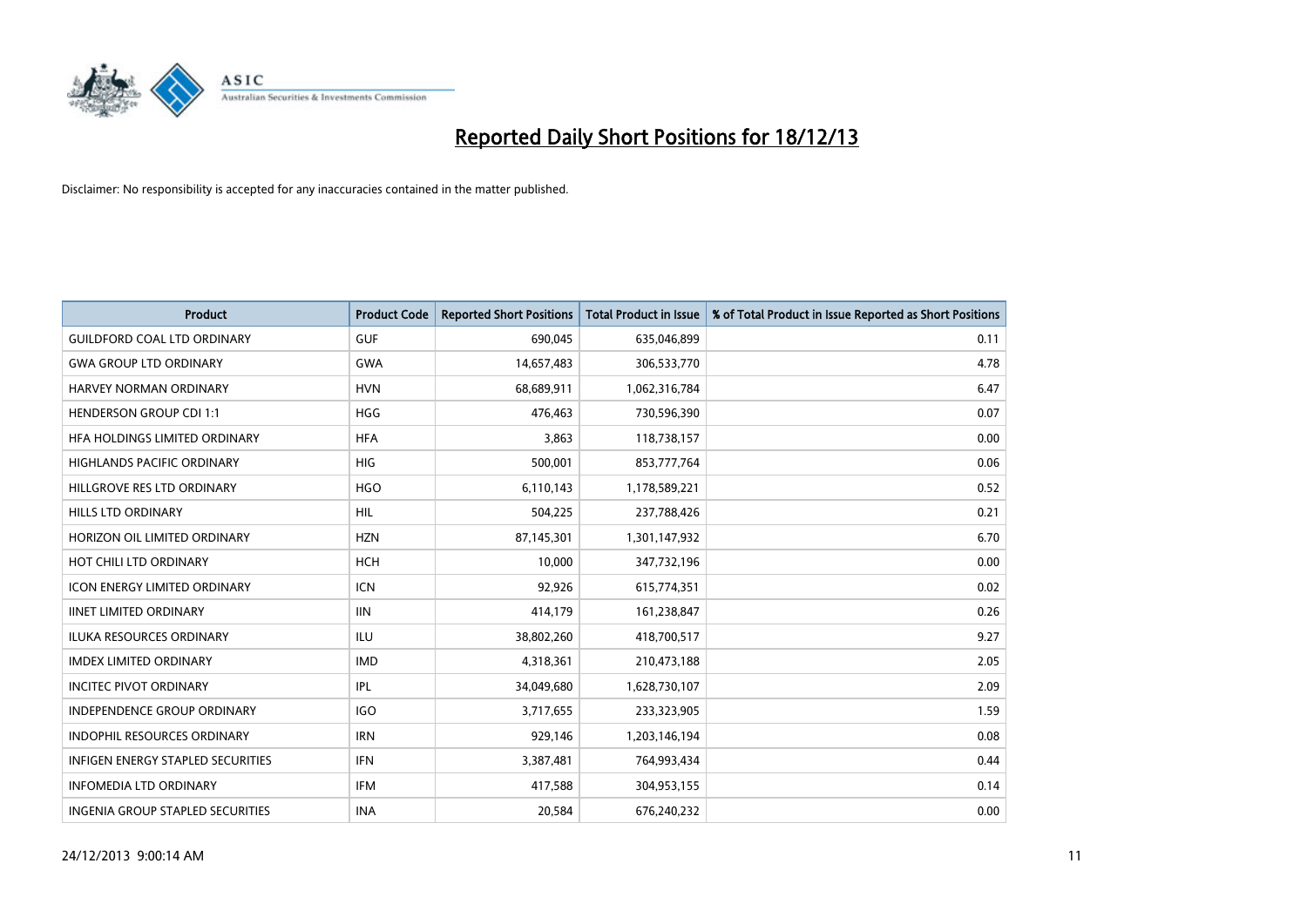

| <b>Product</b>                                  | <b>Product Code</b> | <b>Reported Short Positions</b> | <b>Total Product in Issue</b> | % of Total Product in Issue Reported as Short Positions |
|-------------------------------------------------|---------------------|---------------------------------|-------------------------------|---------------------------------------------------------|
| <b>INSURANCE AUSTRALIA ORDINARY</b>             | <b>IAG</b>          | 10,813,392                      | 2,079,034,021                 | 0.52                                                    |
| <b>INTREPID MINES ORDINARY</b>                  | <b>IAU</b>          | 21,181,880                      | 556,348,985                   | 3.81                                                    |
| <b>INVESTA OFFICE FUND STAPLED SECURITIES</b>   | <b>IOF</b>          | 906,012                         | 614,047,458                   | 0.15                                                    |
| <b>INVOCARE LIMITED ORDINARY</b>                | <b>IVC</b>          | 6,337,873                       | 110,030,298                   | 5.76                                                    |
| <b>IOOF HOLDINGS LTD ORDINARY</b>               | IFL                 | 1,578,084                       | 232,118,034                   | 0.68                                                    |
| <b>IRESS LIMITED ORDINARY</b>                   | <b>IRE</b>          | 526,222                         | 158,585,126                   | 0.33                                                    |
| <b>IRON ORE HOLDINGS ORDINARY</b>               | <b>IOH</b>          | 26,197                          | 161,174,005                   | 0.02                                                    |
| <b>ISELECT LTD ORDINARY</b>                     | <b>ISU</b>          | 620,314                         | 260,889,894                   | 0.24                                                    |
| <b>ISONEA LIMITED ORDINARY</b>                  | <b>ISN</b>          | 587                             | 262,483,547                   | 0.00                                                    |
| <b>JAMES HARDIE INDUST CHESS DEPOSITARY INT</b> | <b>IHX</b>          | 8,525,292                       | 443,831,704                   | 1.92                                                    |
| <b>JB HI-FI LIMITED ORDINARY</b>                | <b>IBH</b>          | 7,339,917                       | 100,261,681                   | 7.32                                                    |
| <b>KAGARA LTD ORDINARY</b>                      | KZL                 | 3,349,855                       | 798,953,117                   | 0.42                                                    |
| KAROON GAS AUSTRALIA ORDINARY                   | <b>KAR</b>          | 4,151,220                       | 255,841,581                   | 1.62                                                    |
| KATHMANDU HOLD LTD ORDINARY                     | <b>KMD</b>          | 200,545                         | 200,326,690                   | 0.10                                                    |
| <b>KBL MINING LIMITED ORDINARY</b>              | <b>KBL</b>          | 1,820                           | 393,535,629                   | 0.00                                                    |
| KINGSGATE CONSOLID. ORDINARY                    | <b>KCN</b>          | 11,460,916                      | 152,284,777                   | 7.53                                                    |
| KINGSROSE MINING LTD ORDINARY                   | <b>KRM</b>          | 534,476                         | 335,753,851                   | 0.16                                                    |
| LEIGHTON HOLDINGS ORDINARY                      | LEI                 | 24,147,668                      | 337,235,188                   | 7.16                                                    |
| LEND LEASE GROUP UNIT/ORD STAPLED               | <b>LLC</b>          | 9,348,163                       | 576,712,337                   | 1.62                                                    |
| LINC ENERGY LTD ORDINARY                        | <b>LNC</b>          | 7,704,565                       | 523,120,361                   | 1.47                                                    |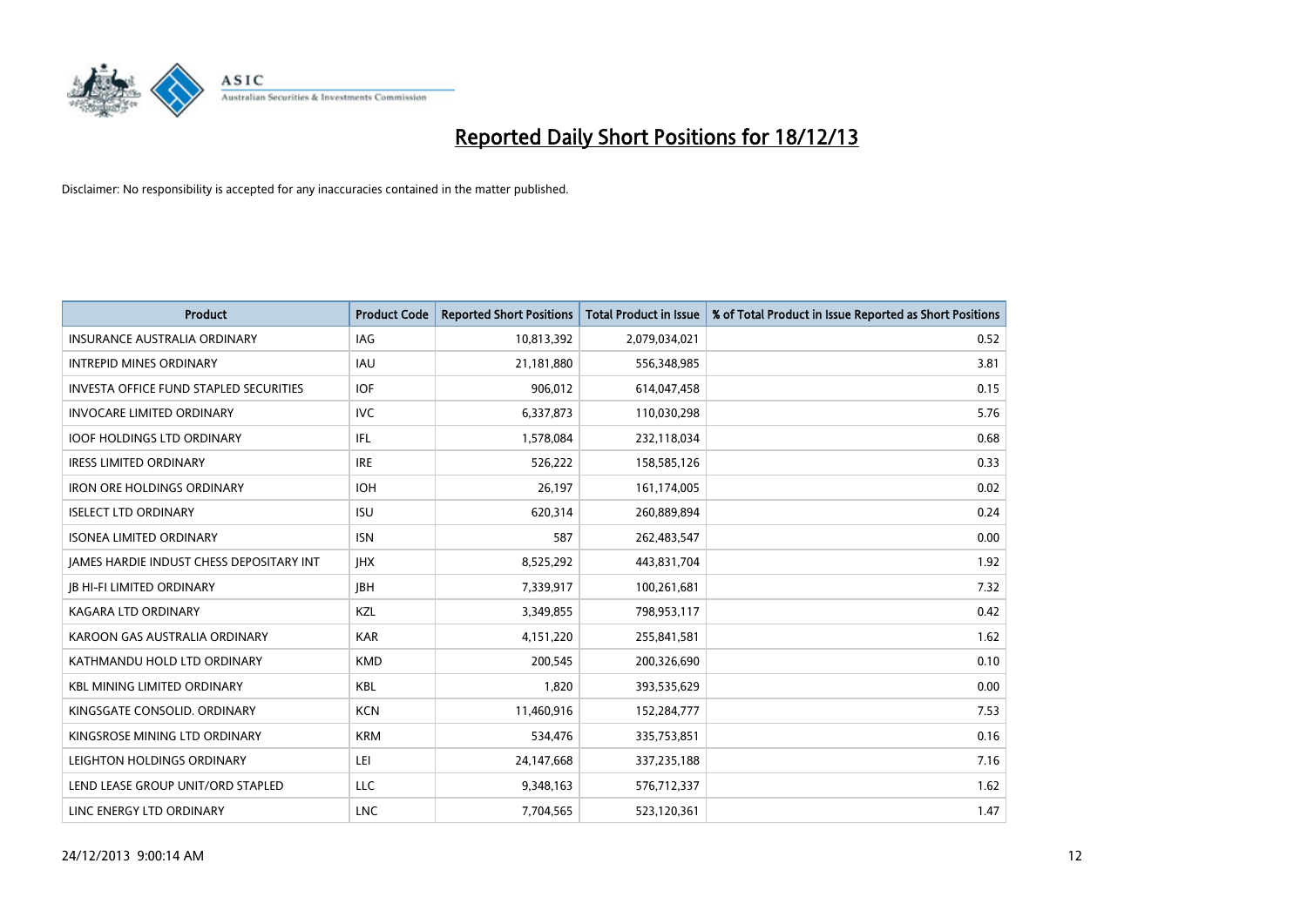

| <b>Product</b>                          | <b>Product Code</b> | <b>Reported Short Positions</b> | <b>Total Product in Issue</b> | % of Total Product in Issue Reported as Short Positions |
|-----------------------------------------|---------------------|---------------------------------|-------------------------------|---------------------------------------------------------|
| LIQUEFIED NATURAL ORDINARY              | <b>LNG</b>          | 246,125                         | 310,829,015                   | 0.08                                                    |
| LOGICAMMS LIMITED ORDINARY              | <b>LCM</b>          | 31,408                          | 71,178,179                    | 0.04                                                    |
| LONESTAR RESO LTD ORDINARY              | <b>LNR</b>          | 15,679                          | 697,187,211                   | 0.00                                                    |
| LYCOPODIUM LIMITED ORDINARY             | LYL                 | 3,001                           | 38,955,103                    | 0.01                                                    |
| LYNAS CORPORATION ORDINARY              | <b>LYC</b>          | 176,766,479                     | 1,961,160,594                 | 9.01                                                    |
| <b>M2 TELECOMMUNICATION ORDINARY</b>    | <b>MTU</b>          | 11,120,246                      | 179,384,685                   | 6.20                                                    |
| <b>MACA LIMITED ORDINARY</b>            | <b>MLD</b>          | 124,318                         | 175,050,243                   | 0.07                                                    |
| MACMAHON HOLDINGS ORDINARY              | MAH                 | 2,122,644                       | 1,261,699,966                 | 0.17                                                    |
| MACO ATLAS ROADS GRP ORDINARY STAPLED   | <b>MOA</b>          | 14,758,970                      | 487,230,540                   | 3.03                                                    |
| MACQUARIE GROUP LTD DEFERRED SETTLEMENT | MQGDA               | 954,163                         | 321,003,726                   | 0.30                                                    |
| MAGELLAN FIN GRP LTD ORDINARY           | <b>MFG</b>          | 730,540                         | 155,830,849                   | 0.47                                                    |
| <b>MATRIX C &amp; E LTD ORDINARY</b>    | <b>MCE</b>          | 2,728,858                       | 94,555,428                    | 2.89                                                    |
| MAVERICK DRILLING ORDINARY              | <b>MAD</b>          | 8,375,554                       | 467,726,751                   | 1.79                                                    |
| <b>MAXITRANS INDUSTRIES ORDINARY</b>    | <b>MXI</b>          | 498,611                         | 183,993,392                   | 0.27                                                    |
| MAYNE PHARMA LTD ORDINARY               | <b>MYX</b>          | 1,884,324                       | 563,459,968                   | 0.33                                                    |
| MCALEESE LTD ORDINARY                   | <b>MCS</b>          | 2,679,377                       | 296,577,121                   | 0.90                                                    |
| MCMILLAN SHAKESPEARE ORDINARY           | <b>MMS</b>          | 746,832                         | 74,523,965                    | 1.00                                                    |
| MEDUSA MINING LTD ORDINARY              | <b>MML</b>          | 7,101,647                       | 207,794,301                   | 3.42                                                    |
| MELBOURNE IT LIMITED ORDINARY           | <b>MLB</b>          | 3,000                           | 83,164,371                    | 0.00                                                    |
| MEO AUSTRALIA LTD ORDINARY              | <b>MEO</b>          | 10,845                          | 627,264,587                   | 0.00                                                    |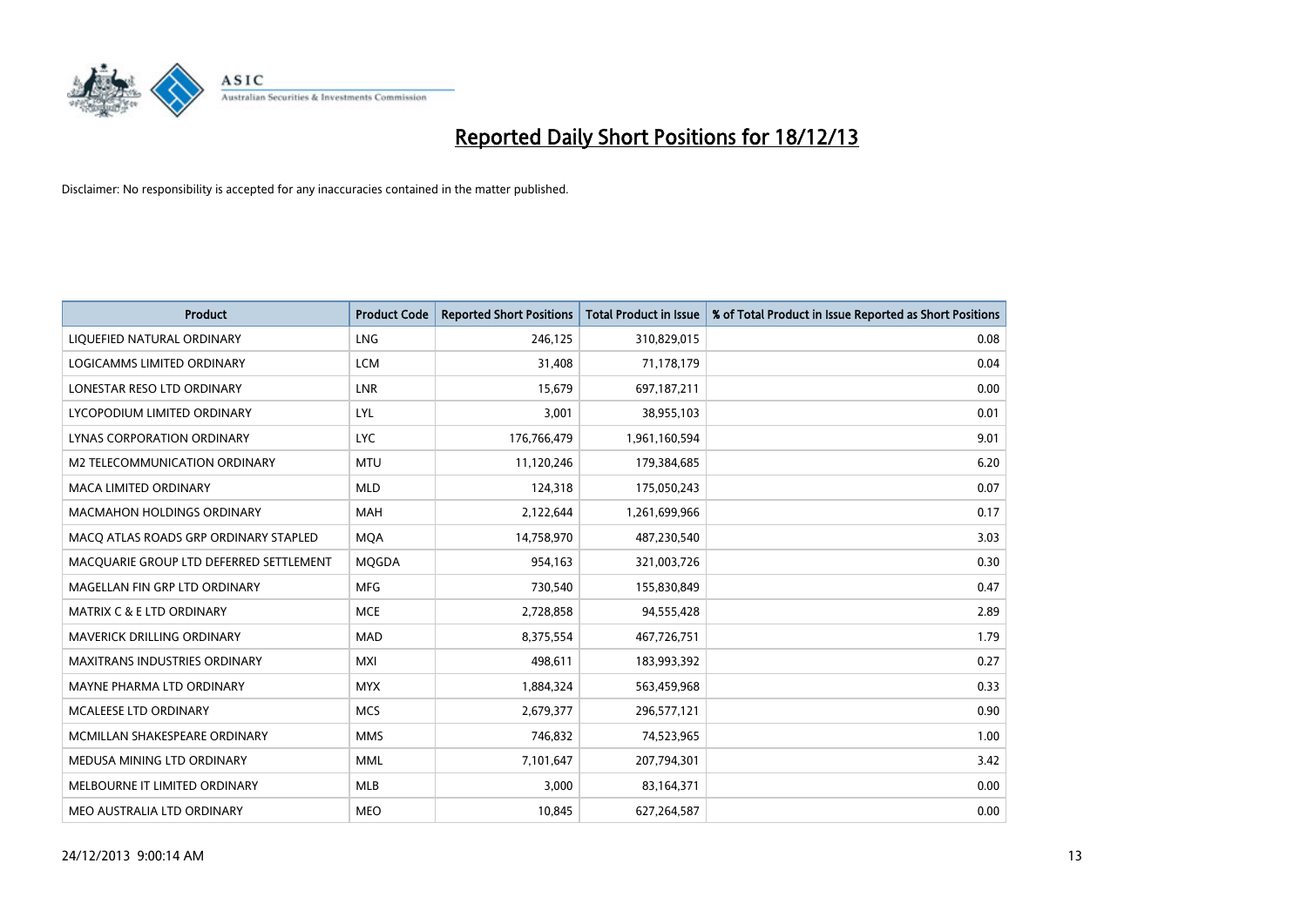

| <b>Product</b>                      | <b>Product Code</b> | <b>Reported Short Positions</b> | <b>Total Product in Issue</b> | % of Total Product in Issue Reported as Short Positions |
|-------------------------------------|---------------------|---------------------------------|-------------------------------|---------------------------------------------------------|
| MERIDIAN ENERGY INSTALMENT RECEIPTS | <b>MEZCA</b>        | 32,097                          | 1,255,413,626                 | 0.00                                                    |
| <b>MERMAID MARINE ORDINARY</b>      | <b>MRM</b>          | 1,498,594                       | 232,652,241                   | 0.64                                                    |
| MESOBLAST LIMITED ORDINARY          | <b>MSB</b>          | 19,405,076                      | 317,350,901                   | 6.11                                                    |
| METALS X LIMITED ORDINARY           | <b>MLX</b>          | 46,230                          | 1,655,386,110                 | 0.00                                                    |
| METCASH LIMITED ORDINARY            | <b>MTS</b>          | 101,462,543                     | 880,704,786                   | 11.52                                                   |
| METMINCO LIMITED ORDINARY           | <b>MNC</b>          | 620,607                         | 1,749,543,023                 | 0.04                                                    |
| MIGHTY RIVER POWER ORDINARY         | <b>MYT</b>          | 1,950,939                       | 1,400,000,094                 | 0.14                                                    |
| MINCOR RESOURCES NL ORDINARY        | <b>MCR</b>          | 2,271,007                       | 188,208,274                   | 1.21                                                    |
| MINERAL DEPOSITS ORDINARY           | <b>MDL</b>          | 1,098,250                       | 83,538,786                    | 1.31                                                    |
| MINERAL RESOURCES, ORDINARY         | <b>MIN</b>          | 5,351,379                       | 186,112,198                   | 2.88                                                    |
| MINT WIRELESS ORDINARY              | <b>MNW</b>          | 449,700                         | 403,872,395                   | 0.11                                                    |
| MIRABELA NICKEL LTD ORDINARY        | <b>MBN</b>          | 23,099,744                      | 876,801,147                   | 2.63                                                    |
| MIRVAC GROUP STAPLED SECURITIES     | <b>MGR</b>          | 1,552,489                       | 3,664,938,678                 | 0.04                                                    |
| MOBILE EMBRACE LTD ORDINARY         | <b>MBE</b>          | 4,500                           | 323,077,790                   | 0.00                                                    |
| MOLOPO ENERGY LTD ORDINARY          | <b>MPO</b>          | 100,365                         | 246,724,091                   | 0.04                                                    |
| MONADELPHOUS GROUP ORDINARY         | <b>MND</b>          | 11,977,694                      | 92,308,047                    | 12.98                                                   |
| MORTGAGE CHOICE LTD ORDINARY        | <b>MOC</b>          | 85,077                          | 123,780,387                   | 0.07                                                    |
| <b>MOUNT GIBSON IRON ORDINARY</b>   | <b>MGX</b>          | 7,161,034                       | 1,090,584,232                 | 0.66                                                    |
| MULTIPLEX SITES SITES               | <b>MXUPA</b>        | 1,474                           | 4,500,000                     | 0.03                                                    |
| MURCHISON METALS LTD ORDINARY       | <b>MMX</b>          | 216,291                         | 450,497,346                   | 0.05                                                    |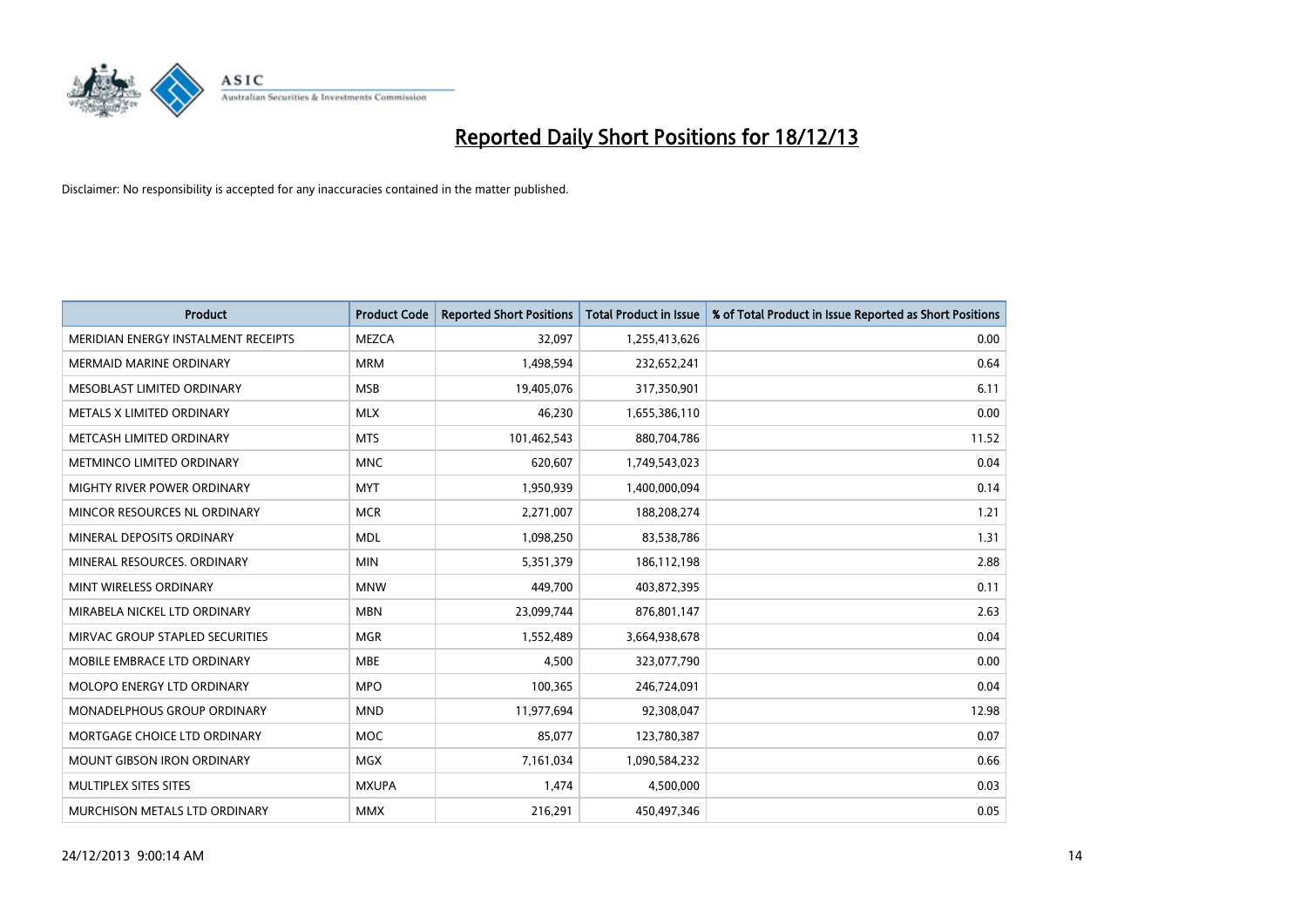

| <b>Product</b>                | <b>Product Code</b> | <b>Reported Short Positions</b> | <b>Total Product in Issue</b> | % of Total Product in Issue Reported as Short Positions |
|-------------------------------|---------------------|---------------------------------|-------------------------------|---------------------------------------------------------|
| MYER HOLDINGS LTD ORDINARY    | <b>MYR</b>          | 69,906,251                      | 585,684,551                   | 11.94                                                   |
| NANOSONICS LIMITED ORDINARY   | <b>NAN</b>          | 130,409                         | 263,125,129                   | 0.05                                                    |
| NATIONAL AUST, BANK ORDINARY  | <b>NAB</b>          | 5,738,003                       | 2,349,453,562                 | 0.24                                                    |
| NAVITAS LIMITED ORDINARY      | <b>NVT</b>          | 3,475,630                       | 375,416,910                   | 0.93                                                    |
| NEON ENERGY LIMITED ORDINARY  | <b>NEN</b>          | 1,746,606                       | 553,037,848                   | 0.32                                                    |
| NEUREN PHARMACEUT, ORDINARY   | <b>NEU</b>          | 10,403                          | 1,493,120,164                 | 0.00                                                    |
| NEW HOPE CORPORATION ORDINARY | <b>NHC</b>          | 544,544                         | 830,767,542                   | 0.07                                                    |
| NEWCREST MINING ORDINARY      | <b>NCM</b>          | 8,948,337                       | 766,510,971                   | 1.17                                                    |
| NEWS CORP A NON-VOTING CDI    | <b>NWSLV</b>        | 1,480,258                       | 4,018,120                     | 36.84                                                   |
| NEWS CORP B VOTING CDI        | <b>NWS</b>          | 3,239,011                       | 21,223,350                    | 15.26                                                   |
| NEWSAT LIMITED ORDINARY       | <b>NWT</b>          | 417,111                         | 591,460,931                   | 0.07                                                    |
| NEXTDC LIMITED ORDINARY       | <b>NXT</b>          | 9,616,478                       | 192,904,486                   | 4.99                                                    |
| NEXUS ENERGY LIMITED ORDINARY | <b>NXS</b>          | 2,073,056                       | 1,330,219,459                 | 0.16                                                    |
| NIB HOLDINGS LIMITED ORDINARY | <b>NHF</b>          | 4,072,502                       | 439,004,182                   | 0.93                                                    |
| NICK SCALI LIMITED ORDINARY   | <b>NCK</b>          | 1,736                           | 81,000,000                    | 0.00                                                    |
| NIDO PETROLEUM ORDINARY       | <b>NDO</b>          | 42,500                          | 2,046,650,968                 | 0.00                                                    |
| NINE ENTERTAINMENT ORDINARY   | <b>NEC</b>          | 1,156,758                       | 940,295,023                   | 0.12                                                    |
| NOBLE MINERAL RES ORDINARY    | <b>NMG</b>          | 2,365,726                       | 666,397,952                   | 0.36                                                    |
| NORTHERN IRON LTD ORDINARY    | <b>NFE</b>          | 108,190                         | 484,405,314                   | 0.02                                                    |
| NORTHERN STAR ORDINARY        | <b>NST</b>          | 4,464,162                       | 428,369,762                   | 1.04                                                    |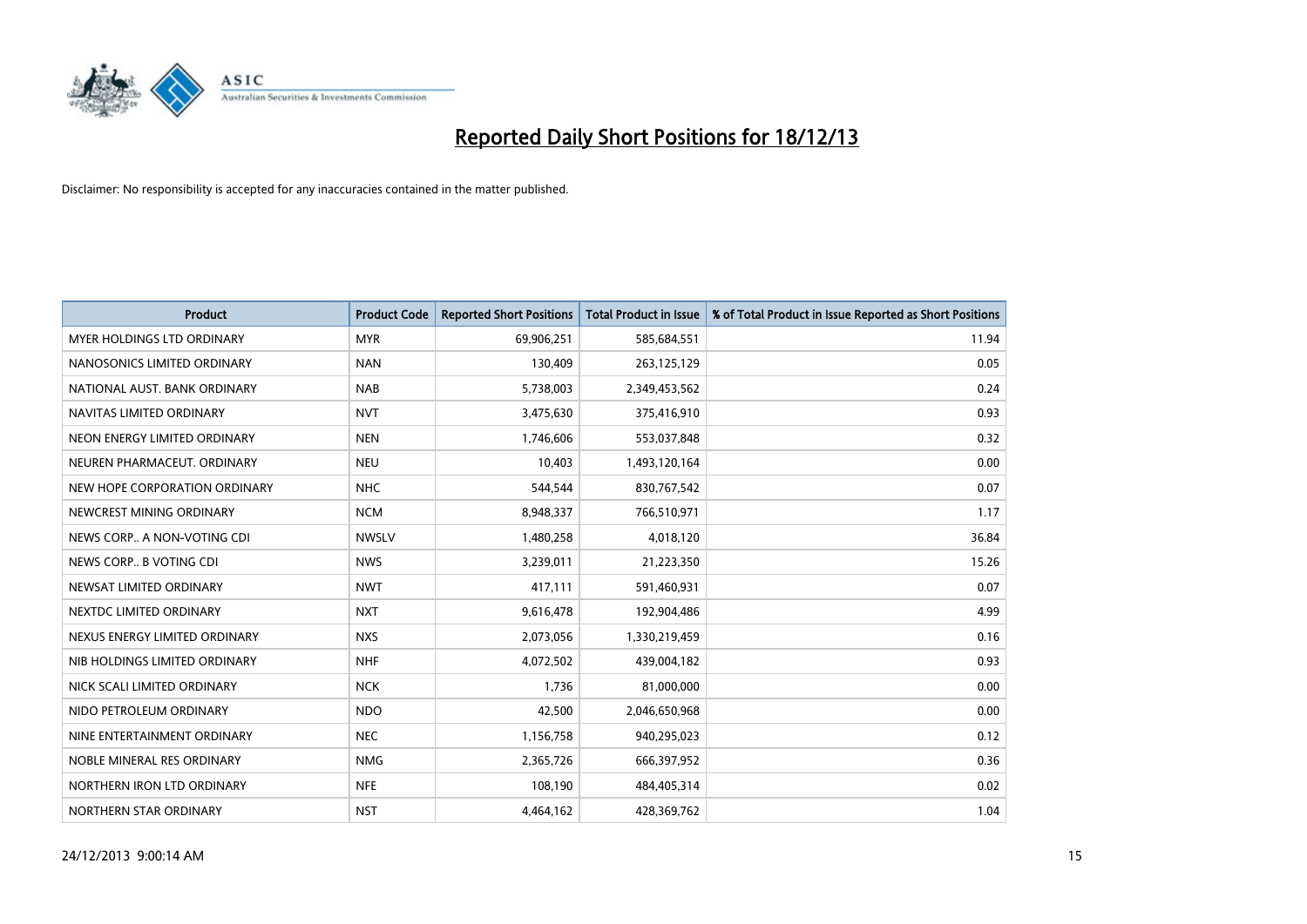

| <b>Product</b>                        | <b>Product Code</b> | <b>Reported Short Positions</b> | <b>Total Product in Issue</b> | % of Total Product in Issue Reported as Short Positions |
|---------------------------------------|---------------------|---------------------------------|-------------------------------|---------------------------------------------------------|
| NOVOGEN LIMITED ORDINARY              | <b>NRT</b>          | 124,601                         | 158,625,294                   | 0.08                                                    |
| NRW HOLDINGS LIMITED ORDINARY         | <b>NWH</b>          | 17,992,394                      | 278,888,011                   | 6.45                                                    |
| NUCOAL RESOURCES LTD ORDINARY         | <b>NCR</b>          | 90,001                          | 768,612,354                   | 0.01                                                    |
| NUFARM LIMITED ORDINARY               | <b>NUF</b>          | 17,673,807                      | 263,643,448                   | 6.70                                                    |
| <b>OAKTON LIMITED ORDINARY</b>        | <b>OKN</b>          | 569,071                         | 89,968,985                    | 0.63                                                    |
| OCEANAGOLD CORP. CHESS DEPOSITARY INT | OGC                 | 1,679,593                       | 300,350,129                   | 0.56                                                    |
| OIL SEARCH LTD ORDINARY               | <b>OSH</b>          | 6,474,681                       | 1,343,361,150                 | 0.48                                                    |
| OM HOLDINGS LIMITED ORDINARY          | OMH                 | 2,555,138                       | 733,423,337                   | 0.35                                                    |
| ORICA LIMITED ORDINARY                | ORI                 | 8,361,878                       | 370,255,009                   | 2.26                                                    |
| ORIGIN ENERGY ORDINARY                | <b>ORG</b>          | 8,371,711                       | 1,101,228,973                 | 0.76                                                    |
| OROCOBRE LIMITED ORDINARY             | <b>ORE</b>          | 947,430                         | 132,041,911                   | 0.72                                                    |
| ORORA LIMITED DEFERRED SETTLEMENT     | <b>ORA</b>          | 1,763,783                       | 1,206,684,923                 | 0.15                                                    |
| OROTONGROUP LIMITED ORDINARY          | <b>ORL</b>          | 83,727                          | 40,880,902                    | 0.20                                                    |
| OZ MINERALS ORDINARY                  | OZL                 | 24,592,761                      | 303,470,022                   | 8.10                                                    |
| OZFOREX GROUP LTD ORDINARY            | <b>OFX</b>          | 2,248,877                       | 240,000,000                   | 0.94                                                    |
| PACIFIC BRANDS ORDINARY               | <b>PBG</b>          | 7,222,858                       | 912,915,695                   | 0.79                                                    |
| PACT GROUP HLDGS LTD ORDINARY         | PGH                 | 3,856,049                       | 294,097,961                   | 1.31                                                    |
| PALADIN ENERGY LTD ORDINARY           | <b>PDN</b>          | 109,787,787                     | 964,118,567                   | 11.39                                                   |
| PANAUST LIMITED ORDINARY              | <b>PNA</b>          | 4,984,363                       | 619,765,589                   | 0.80                                                    |
| PANORAMIC RESOURCES ORDINARY          | PAN                 | 2,215,779                       | 295,085,132                   | 0.75                                                    |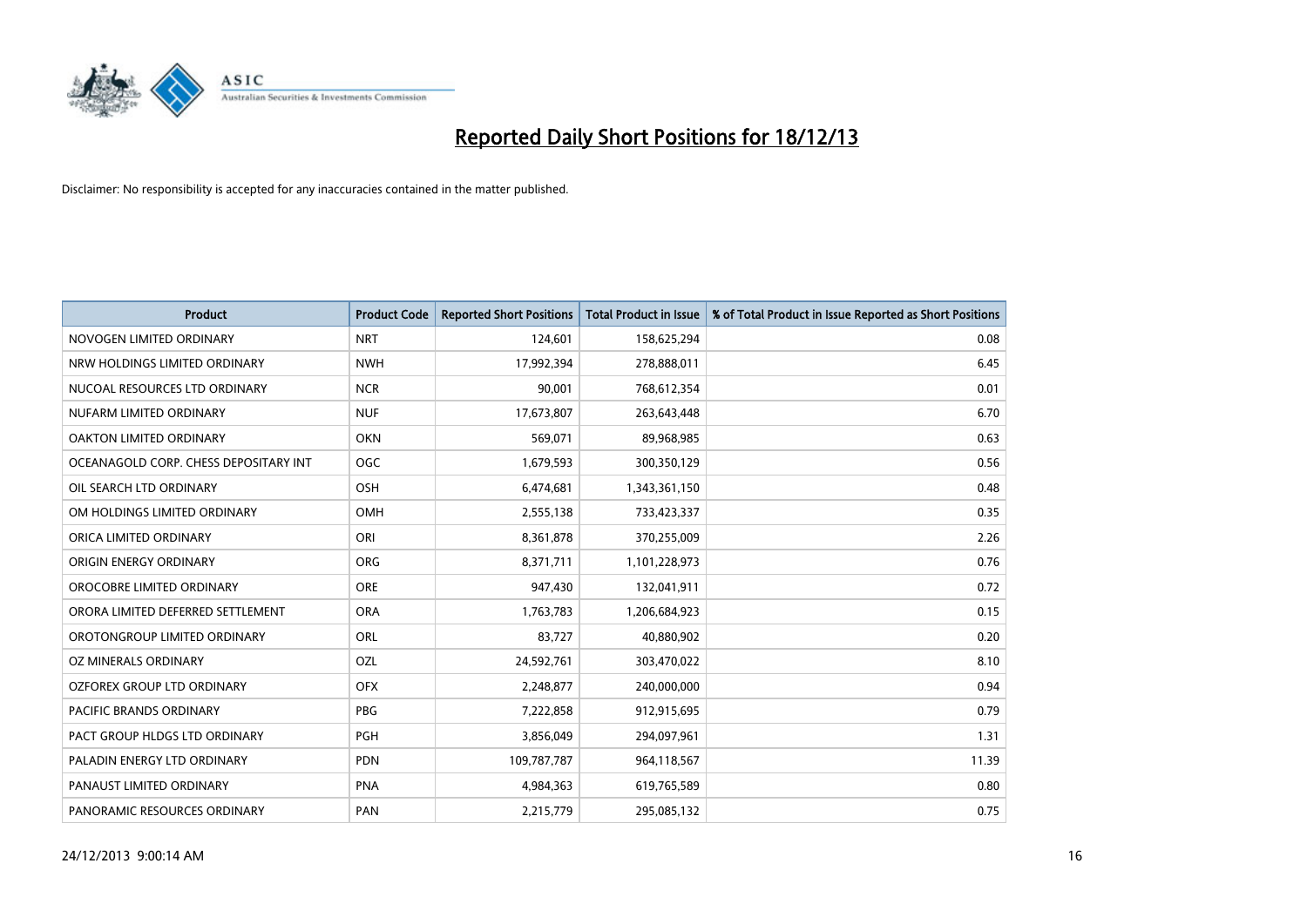

| <b>Product</b>                | <b>Product Code</b> | <b>Reported Short Positions</b> | <b>Total Product in Issue</b> | % of Total Product in Issue Reported as Short Positions |
|-------------------------------|---------------------|---------------------------------|-------------------------------|---------------------------------------------------------|
| PANTERRA GOLD LTD ORDINARY    | PGI                 | $\mathbf{1}$                    | 769,414,346                   | 0.00                                                    |
| PAPERLINX LIMITED ORDINARY    | <b>PPX</b>          | 89,918                          | 609,280,761                   | 0.01                                                    |
| PAPILLON RES LTD ORDINARY     | <b>PIR</b>          | 9,004,644                       | 339,444,210                   | 2.65                                                    |
| PATTIES FOODS LTD ORDINARY    | PFL                 | 41,307                          | 139,144,338                   | 0.03                                                    |
| PEET LIMITED ORDINARY         | <b>PPC</b>          | 454,855                         | 433,389,348                   | 0.10                                                    |
| PENINSULA ENERGY LTD ORDINARY | <b>PEN</b>          | $\mathbf{1}$                    | 3,045,547,081                 | 0.00                                                    |
| PERILYA LIMITED ORDINARY      | PEM                 | 51,062                          | 769,316,426                   | 0.01                                                    |
| PERPETUAL LIMITED ORDINARY    | <b>PPT</b>          | 2,336,140                       | 42,002,824                    | 5.56                                                    |
| PERSEUS MINING LTD ORDINARY   | <b>PRU</b>          | 12,294,593                      | 457,962,088                   | 2.68                                                    |
| PHARMAXIS LTD ORDINARY        | <b>PXS</b>          | 1,349,837                       | 309,046,349                   | 0.44                                                    |
| PHOSPHAGENICS LTD. ORDINARY   | POH                 | 50,000                          | 1,020,465,957                 | 0.00                                                    |
| PLATINUM ASSET ORDINARY       | <b>PTM</b>          | 578,488                         | 578,655,695                   | 0.10                                                    |
| PLATINUM AUSTRALIA ORDINARY   | <b>PLA</b>          | 836,027                         | 504,968,043                   | 0.17                                                    |
| PMI GOLD CORP CDI 1:1         | <b>PVM</b>          | 232,274                         | 165,052,854                   | 0.14                                                    |
| PMP LIMITED ORDINARY          | <b>PMP</b>          | 1,592,326                       | 323,781,124                   | 0.49                                                    |
| PRANA BIOTECHNOLOGY ORDINARY  | <b>PBT</b>          | 642,460                         | 416,299,346                   | 0.15                                                    |
| PREMIER INVESTMENTS ORDINARY  | <b>PMV</b>          | 1,801,884                       | 155,314,874                   | 1.16                                                    |
| PRIMA BIOMED LTD ORDINARY     | <b>PRR</b>          | 1,018,378                       | 1,228,709,341                 | 0.08                                                    |
| PRIMARY HEALTH CARE ORDINARY  | <b>PRY</b>          | 19,412,037                      | 504,956,647                   | 3.84                                                    |
| PRIME MEDIA GRP LTD ORDINARY  | <b>PRT</b>          | 1,386,041                       | 366,330,303                   | 0.38                                                    |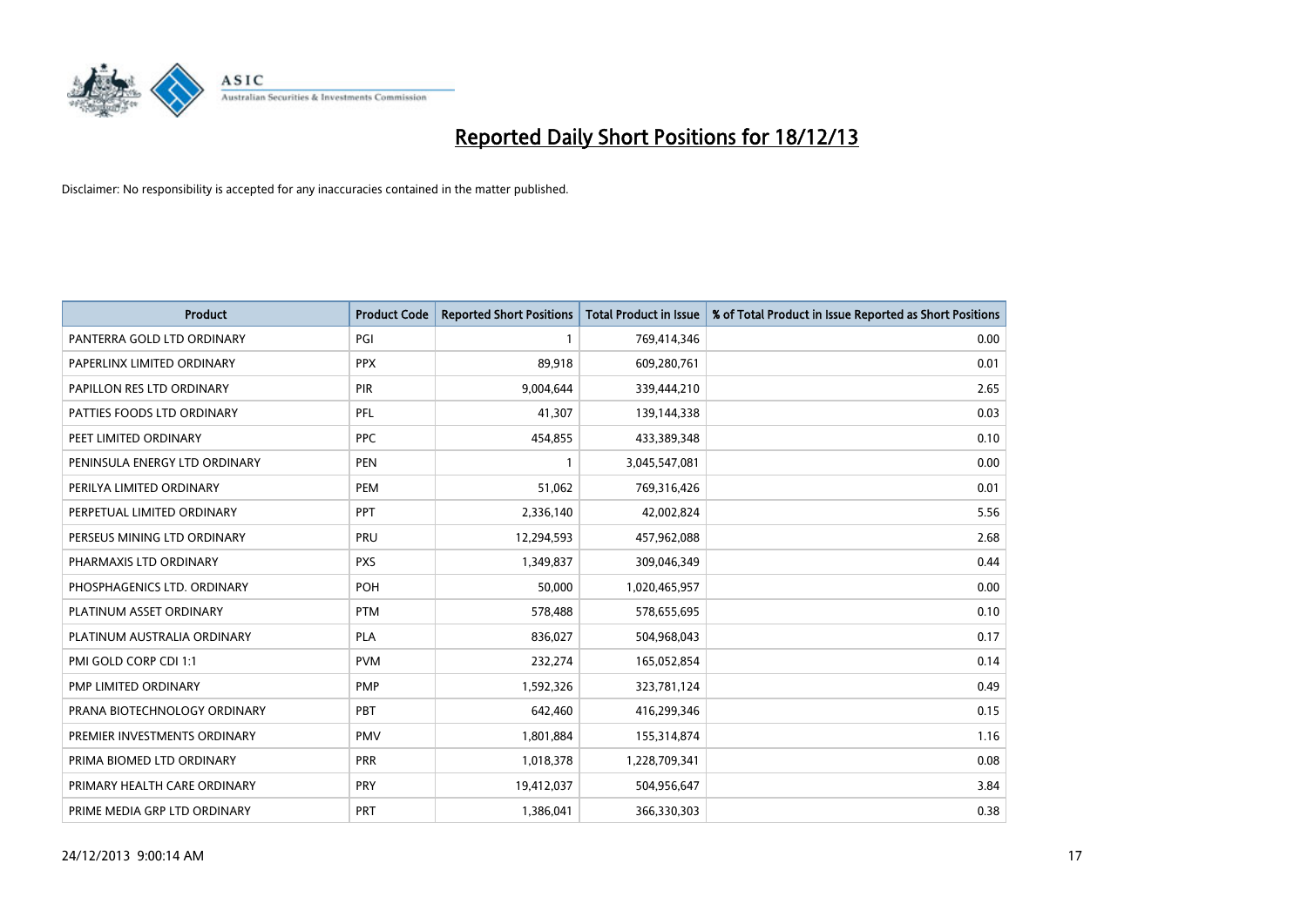

| <b>Product</b>                    | <b>Product Code</b> | <b>Reported Short Positions</b> | <b>Total Product in Issue</b> | % of Total Product in Issue Reported as Short Positions |
|-----------------------------------|---------------------|---------------------------------|-------------------------------|---------------------------------------------------------|
| PROGRAMMED ORDINARY               | <b>PRG</b>          | 229,770                         | 118,229,190                   | 0.19                                                    |
| <b>QANTAS AIRWAYS ORDINARY</b>    | QAN                 | 59,050,037                      | 2,196,330,250                 | 2.69                                                    |
| OBE INSURANCE GROUP ORDINARY      | <b>OBE</b>          | 24,803,562                      | 1,226,855,950                 | 2.02                                                    |
| ORXPHARMA LTD ORDINARY            | <b>QRX</b>          | 66,492                          | 164,095,969                   | 0.04                                                    |
| <b>OUBE HOLDINGS LTD ORDINARY</b> | <b>QUB</b>          | 13,531,351                      | 931,433,499                   | 1.45                                                    |
| RAMELIUS RESOURCES ORDINARY       | <b>RMS</b>          | 508,005                         | 365,380,380                   | 0.14                                                    |
| RAMSAY HEALTH CARE ORDINARY       | <b>RHC</b>          | 2,499,057                       | 202,081,252                   | 1.24                                                    |
| <b>RCR TOMLINSON ORDINARY</b>     | <b>RCR</b>          | 310,835                         | 136,696,590                   | 0.23                                                    |
| <b>REA GROUP ORDINARY</b>         | <b>REA</b>          | 1,961,160                       | 131,714,699                   | 1.49                                                    |
| RECALL HOLDINGS LTD ORDINARY      | <b>REC</b>          | 698,734                         | 312,000,000                   | 0.22                                                    |
| RECKON LIMITED ORDINARY           | <b>RKN</b>          | 181,935                         | 126,913,066                   | 0.14                                                    |
| <b>RED 5 LIMITED ORDINARY</b>     | <b>RED</b>          | 162,100                         | 759,451,008                   | 0.02                                                    |
| RED FORK ENERGY ORDINARY          | <b>RFE</b>          | 4,443,803                       | 501,051,719                   | 0.89                                                    |
| REDBANK ENERGY LTD ORDINARY       | <b>AEJ</b>          | 13                              | 786,287                       | 0.00                                                    |
| REECE AUSTRALIA LTD. ORDINARY     | <b>REH</b>          | 436                             | 99,600,000                    | 0.00                                                    |
| REED RESOURCES LTD ORDINARY       | <b>RDR</b>          | 250,000                         | 523,453,895                   | 0.05                                                    |
| <b>REGIS RESOURCES ORDINARY</b>   | <b>RRL</b>          | 11,553,905                      | 497,985,884                   | 2.32                                                    |
| RESMED INC CDI 10:1               | <b>RMD</b>          | 34,310,196                      | 1,420,542,770                 | 2.42                                                    |
| <b>RESOLUTE MINING ORDINARY</b>   | <b>RSG</b>          | 11,686,964                      | 640,994,224                   | 1.82                                                    |
| RESOURCE EQUIP LTD ORDINARY       | <b>RQL</b>          | 5,000                           | 249,065,471                   | 0.00                                                    |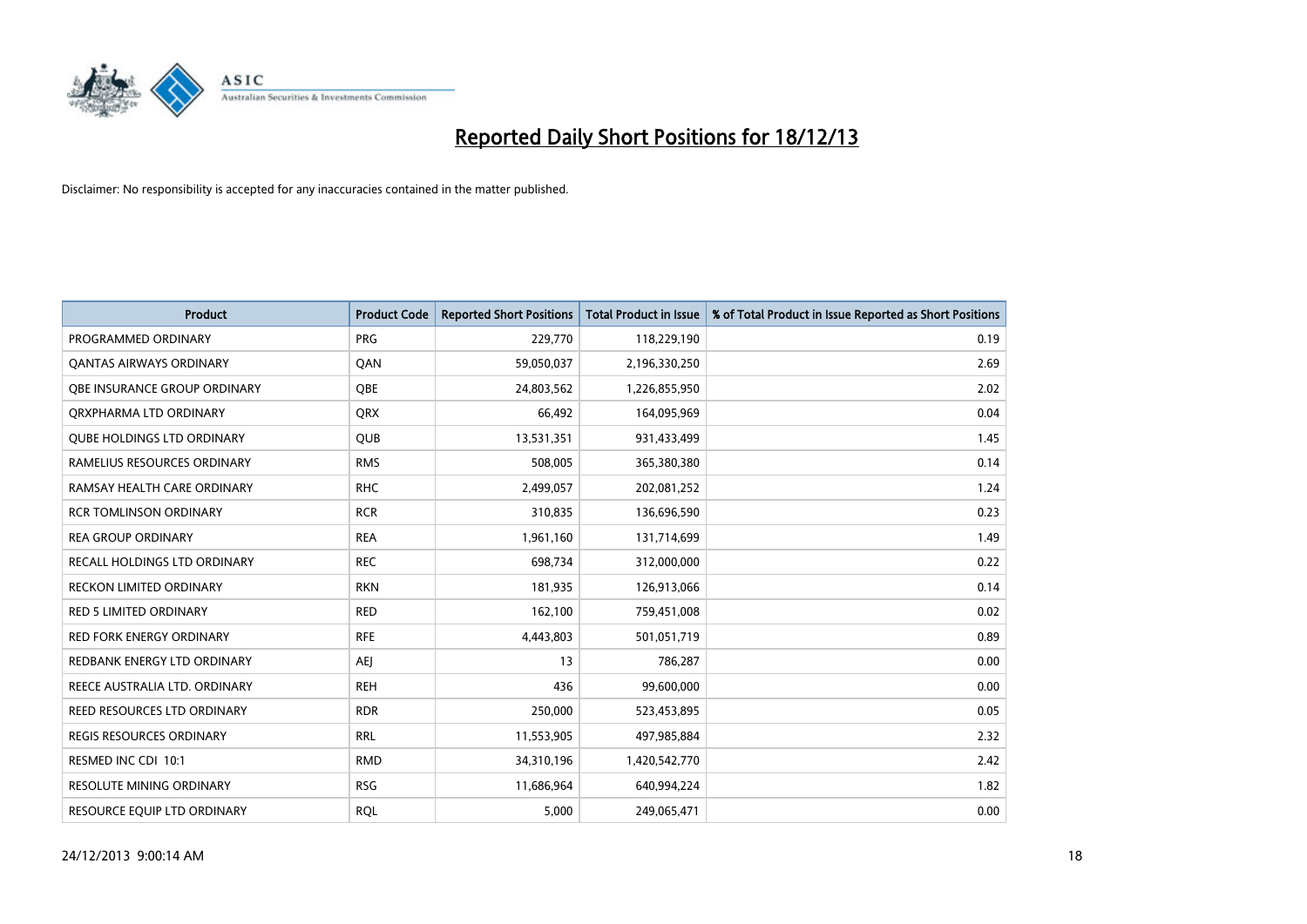

| <b>Product</b>                               | <b>Product Code</b> | <b>Reported Short Positions</b> | <b>Total Product in Issue</b> | % of Total Product in Issue Reported as Short Positions |
|----------------------------------------------|---------------------|---------------------------------|-------------------------------|---------------------------------------------------------|
| <b>RESOURCE GENERATION ORDINARY</b>          | <b>RES</b>          | 224,300                         | 581,380,338                   | 0.04                                                    |
| RETAIL FOOD GROUP ORDINARY                   | <b>RFG</b>          | 3,144,374                       | 142,706,772                   | 2.20                                                    |
| REX MINERALS LIMITED ORDINARY                | <b>RXM</b>          | 1,915,286                       | 188,907,284                   | 1.01                                                    |
| <b>RHG LIMITED ORDINARY</b>                  | <b>RHG</b>          | 1,085                           | 308,483,177                   | 0.00                                                    |
| <b>RIDLEY CORPORATION ORDINARY</b>           | <b>RIC</b>          | 96,966                          | 307,817,071                   | 0.03                                                    |
| RIO TINTO LIMITED ORDINARY                   | <b>RIO</b>          | 4,301,811                       | 435,758,720                   | 0.99                                                    |
| <b>ROBUST RESOURCES ORDINARY</b>             | <b>ROL</b>          | 4,000                           | 102,830,646                   | 0.00                                                    |
| ROC OIL COMPANY ORDINARY                     | <b>ROC</b>          | 1,213,283                       | 686,461,740                   | 0.18                                                    |
| ROYAL WOLF HOLDINGS ORDINARY                 | <b>RWH</b>          | 189,393                         | 100,387,052                   | 0.19                                                    |
| <b>RURALCO HOLDINGS ORDINARY</b>             | <b>RHL</b>          | 1,408                           | 55,019,284                    | 0.00                                                    |
| SAI GLOBAL LIMITED ORDINARY                  | SAI                 | 8,248,926                       | 210,750,820                   | 3.91                                                    |
| SALMAT LIMITED ORDINARY                      | <b>SLM</b>          | 998                             | 159,812,799                   | 0.00                                                    |
| SAMSON OIL & GAS LTD ORDINARY                | SSN                 | 1,878,000                       | 2,547,627,193                 | 0.07                                                    |
| SANDFIRE RESOURCES ORDINARY                  | <b>SFR</b>          | 1,340,946                       | 155,640,968                   | 0.86                                                    |
| SANTOS LTD ORDINARY                          | <b>STO</b>          | 6,575,911                       | 970,209,994                   | 0.68                                                    |
| SARACEN MINERAL ORDINARY                     | SAR                 | 1,778,650                       | 595,263,186                   | 0.30                                                    |
| <b>SCA PROPERTY GROUP STAPLED SECURITIES</b> | SCP                 | 41,532,675                      | 648,628,320                   | 6.40                                                    |
| SEDGMAN LIMITED ORDINARY                     | <b>SDM</b>          | 296,185                         | 223,224,636                   | 0.13                                                    |
| SEEK LIMITED ORDINARY                        | <b>SEK</b>          | 13,633,807                      | 339,132,780                   | 4.02                                                    |
| SELECT HARVESTS ORDINARY                     | <b>SHV</b>          | 38,091                          | 57,815,720                    | 0.07                                                    |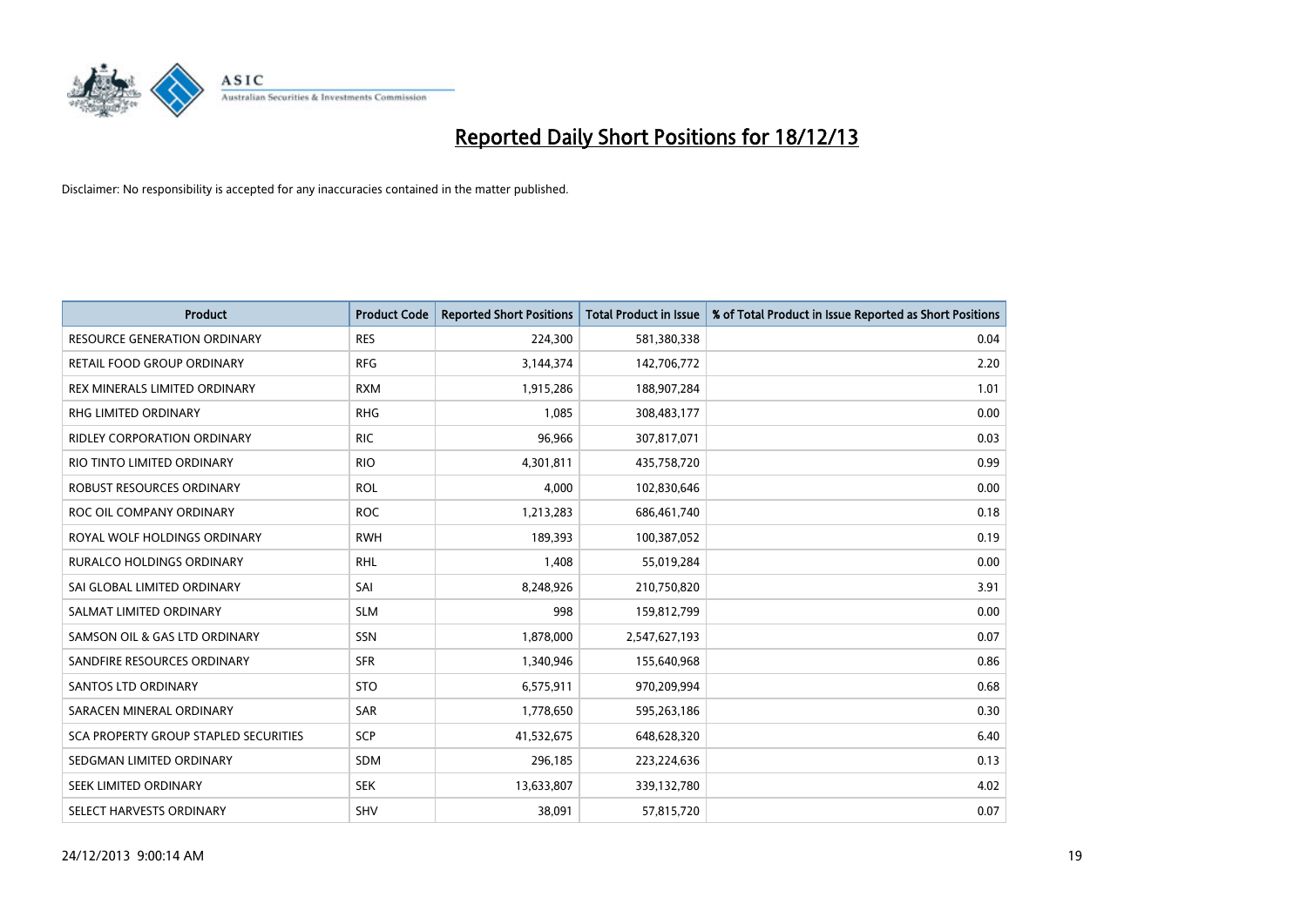

| <b>Product</b>                           | <b>Product Code</b> | <b>Reported Short Positions</b> | <b>Total Product in Issue</b> | % of Total Product in Issue Reported as Short Positions |
|------------------------------------------|---------------------|---------------------------------|-------------------------------|---------------------------------------------------------|
| SENEX ENERGY LIMITED ORDINARY            | <b>SXY</b>          | 11,643,061                      | 1,144,008,917                 | 1.02                                                    |
| SERVCORP LIMITED ORDINARY                | SRV                 | 299                             | 98,432,275                    | 0.00                                                    |
| SERVICE STREAM ORDINARY                  | <b>SSM</b>          | 100                             | 284,443,570                   | 0.00                                                    |
| SEVEN GROUP HOLDINGS ORDINARY            | <b>SVW</b>          | 4,345,416                       | 308,160,281                   | 1.41                                                    |
| SEVEN WEST MEDIA LTD ORDINARY            | <b>SWM</b>          | 7,478,390                       | 999,160,872                   | 0.75                                                    |
| SIGMA PHARMACEUTICAL ORDINARY            | <b>SIP</b>          | 4,057,470                       | 1,125,275,419                 | 0.36                                                    |
| SILEX SYSTEMS ORDINARY                   | <b>SLX</b>          | 2,682,854                       | 170,297,752                   | 1.58                                                    |
| SILVER CHEF LIMITED ORDINARY             | SIV                 | 8,710                           | 29,333,629                    | 0.03                                                    |
| SILVER LAKE RESOURCE ORDINARY            | <b>SLR</b>          | 18,346,474                      | 437,594,758                   | 4.19                                                    |
| SIMS METAL MGMT LTD ORDINARY             | SGM                 | 10,043,793                      | 204,434,248                   | 4.91                                                    |
| SINGAPORE TELECOMM. CHESS DEPOSITARY INT | SGT                 | 5,344,218                       | 157,696,918                   | 3.39                                                    |
| SINO GAS ENERGY ORDINARY                 | <b>SEH</b>          | 317,897                         | 1,453,304,154                 | 0.02                                                    |
| SIRIUS RESOURCES NL ORDINARY             | <b>SIR</b>          | 10,731,943                      | 261,930,167                   | 4.10                                                    |
| SIRTEX MEDICAL ORDINARY                  | <b>SRX</b>          | 473,759                         | 56,108,439                    | 0.84                                                    |
| SKILLED GROUP LTD ORDINARY               | <b>SKE</b>          | 4,089,809                       | 233,871,364                   | 1.75                                                    |
| SKY NETWORK ORDINARY                     | <b>SKT</b>          | 95,339                          | 389,139,785                   | 0.02                                                    |
| SKYCITY ENT GRP LTD ORDINARY             | <b>SKC</b>          | 150,965                         | 580,016,676                   | 0.03                                                    |
| <b>SLATER &amp; GORDON ORDINARY</b>      | SGH                 | 32,300                          | 202,481,656                   | 0.02                                                    |
| SMS MANAGEMENT, ORDINARY                 | <b>SMX</b>          | 4,448,301                       | 70,099,763                    | 6.35                                                    |
| SONIC HEALTHCARE ORDINARY                | <b>SHL</b>          | 5,134,145                       | 400,613,556                   | 1.28                                                    |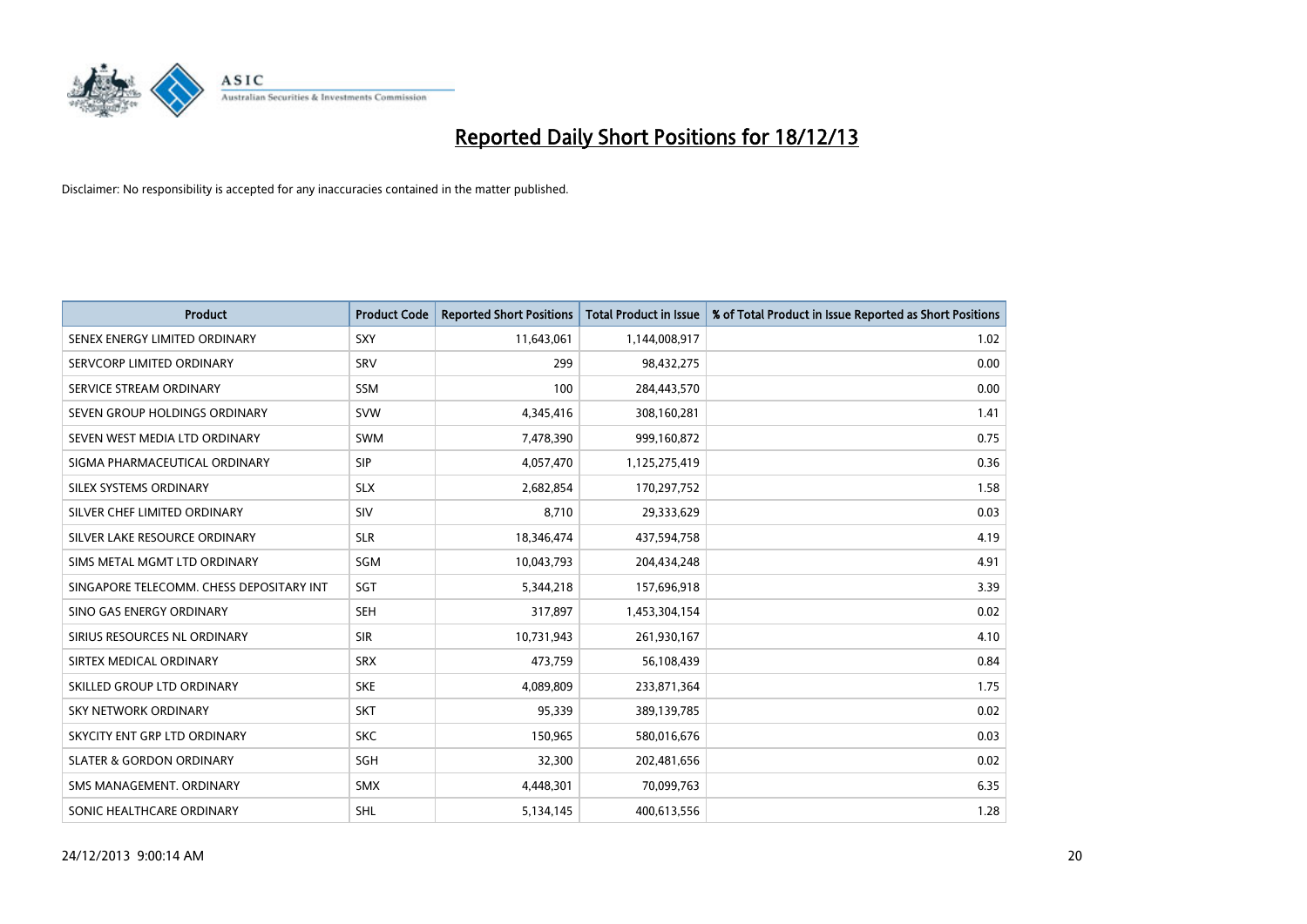

| <b>Product</b>                           | <b>Product Code</b> | <b>Reported Short Positions</b> | <b>Total Product in Issue</b> | % of Total Product in Issue Reported as Short Positions |
|------------------------------------------|---------------------|---------------------------------|-------------------------------|---------------------------------------------------------|
| SOUL PATTINSON (W.H) ORDINARY            | SOL                 | 96,487                          | 239,395,320                   | 0.04                                                    |
| SOUTH BOULDER MINES ORDINARY             | <b>STB</b>          | 1                               | 128,027,826                   | 0.00                                                    |
| SP AUSNET STAPLED SECURITIES             | <b>SPN</b>          | 58,461,030                      | 3,376,325,523                 | 1.73                                                    |
| SPARK INFRASTRUCTURE STAPLED NOTE & UNIT | SKI                 | 53,188,524                      | 1,326,734,264                 | 4.01                                                    |
| SPDR 200 FUND ETF UNITS                  | <b>STW</b>          | 80,500                          | 44,478,688                    | 0.18                                                    |
| SPDR 200 RESOURCES ETF UNITS             | <b>OZR</b>          | 66,188                          | 1,501,132                     | 4.41                                                    |
| SPDR SMALL ORDS ETF UNITS                | SSO                 | 199,018                         | 800,855                       | 24.85                                                   |
| SPECIALTY FASHION ORDINARY               | <b>SFH</b>          | 50,001                          | 192,236,121                   | 0.03                                                    |
| ST BARBARA LIMITED ORDINARY              | <b>SBM</b>          | 22,279,746                      | 488,074,077                   | 4.56                                                    |
| STARPHARMA HOLDINGS ORDINARY             | <b>SPL</b>          | 14,735,846                      | 284,574,948                   | 5.18                                                    |
| STEADFAST GROUP LTD ORDINARY             | <b>SDF</b>          | 1,175,792                       | 500,971,408                   | 0.23                                                    |
| STHN CROSS MEDIA ORDINARY                | <b>SXL</b>          | 3,234,576                       | 705,099,800                   | 0.46                                                    |
| STOCKLAND UNITS/ORD STAPLED              | <b>SGP</b>          | 9,634,590                       | 2,305,750,747                 | 0.42                                                    |
| STRAITS RES LTD. ORDINARY                | SRO                 | 31,522                          | 1,164,150,159                 | 0.00                                                    |
| STRIKE ENERGY LTD ORDINARY               | <b>STX</b>          | 5,000                           | 706,519,664                   | 0.00                                                    |
| STW COMMUNICATIONS ORDINARY              | SGN                 | 630,411                         | 403,828,512                   | 0.16                                                    |
| SUNCORP GROUP LTD ORDINARY               | <b>SUN</b>          | 4,558,394                       | 1,286,600,980                 | 0.35                                                    |
| SUNDANCE ENERGY ORDINARY                 | <b>SEA</b>          | 341,876                         | 463,173,668                   | 0.07                                                    |
| SUNDANCE RESOURCES ORDINARY              | SDL                 | 55,623,966                      | 3,073,110,985                 | 1.81                                                    |
| SUNLAND GROUP LTD ORDINARY               | <b>SDG</b>          | 78,133                          | 181,710,087                   | 0.04                                                    |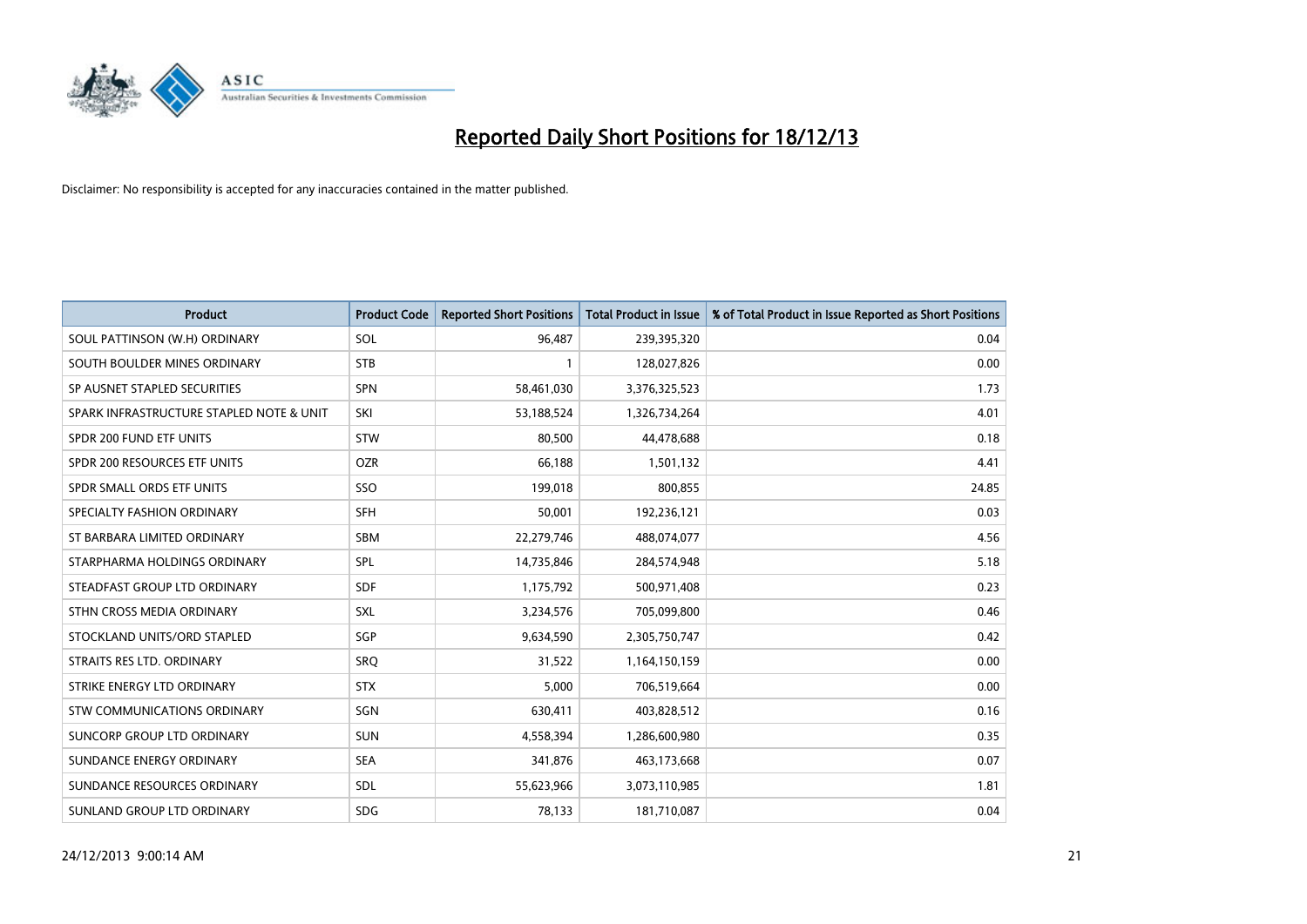

| Product                          | <b>Product Code</b> | <b>Reported Short Positions</b> | <b>Total Product in Issue</b> | % of Total Product in Issue Reported as Short Positions |
|----------------------------------|---------------------|---------------------------------|-------------------------------|---------------------------------------------------------|
| SUPER RET REP LTD ORDINARY       | SUL                 | 1,050,055                       | 196,731,620                   | 0.53                                                    |
| SYD AIRPORT STAPLED US PROHIBIT. | SYD                 | 26,821,124                      | 2,194,322,759                 | 1.22                                                    |
| SYRAH RESOURCES ORDINARY         | <b>SYR</b>          | 2,547,890                       | 148,410,123                   | 1.72                                                    |
| TABCORP HOLDINGS LTD ORDINARY    | <b>TAH</b>          | 21,231,315                      | 754,274,706                   | 2.81                                                    |
| <b>TANAMI GOLD NL ORDINARY</b>   | <b>TAM</b>          | 678,878                         | 587,548,523                   | 0.12                                                    |
| TAP OIL LIMITED ORDINARY         | <b>TAP</b>          | 224,520                         | 241,608,606                   | 0.09                                                    |
| TASSAL GROUP LIMITED ORDINARY    | <b>TGR</b>          | 33,859                          | 146,507,029                   | 0.02                                                    |
| <b>TATTS GROUP LTD ORDINARY</b>  | <b>TTS</b>          | 12,738,568                      | 1,417,117,821                 | 0.90                                                    |
| TECHNOLOGY ONE ORDINARY          | <b>TNE</b>          | 5,055                           | 307,551,455                   | 0.00                                                    |
| TELECOM CORPORATION ORDINARY     | <b>TEL</b>          | 9,217,504                       | 1,824,150,788                 | 0.51                                                    |
| TELSTRA CORPORATION, ORDINARY    | <b>TLS</b>          | 15,861,448                      | 12,443,074,357                | 0.13                                                    |
| TEN NETWORK HOLDINGS ORDINARY    | <b>TEN</b>          | 157,258,583                     | 2,586,970,845                 | 6.08                                                    |
| TERANGA GOLD CORP CDI 1:1        | <b>TGZ</b>          | 3.819                           | 171,110,480                   | 0.00                                                    |
| TFS CORPORATION LTD ORDINARY     | <b>TFC</b>          | 79,284                          | 282,157,408                   | 0.03                                                    |
| THE REJECT SHOP ORDINARY         | <b>TRS</b>          | 2,336,929                       | 28,826,248                    | 8.11                                                    |
| THORN GROUP LIMITED ORDINARY     | <b>TGA</b>          | 29,678                          | 148,897,155                   | 0.02                                                    |
| <b>TIGER RESOURCES ORDINARY</b>  | <b>TGS</b>          | 1,788,658                       | 777,520,269                   | 0.23                                                    |
| TOLL HOLDINGS LTD ORDINARY       | <b>TOL</b>          | 30,080,653                      | 717,133,875                   | 4.19                                                    |
| TORO ENERGY LIMITED ORDINARY     | <b>TOE</b>          | 139,845                         | 1,489,883,453                 | 0.01                                                    |
| TOX FREE SOLUTIONS ORDINARY      | <b>TOX</b>          | 2,080,080                       | 133,242,359                   | 1.56                                                    |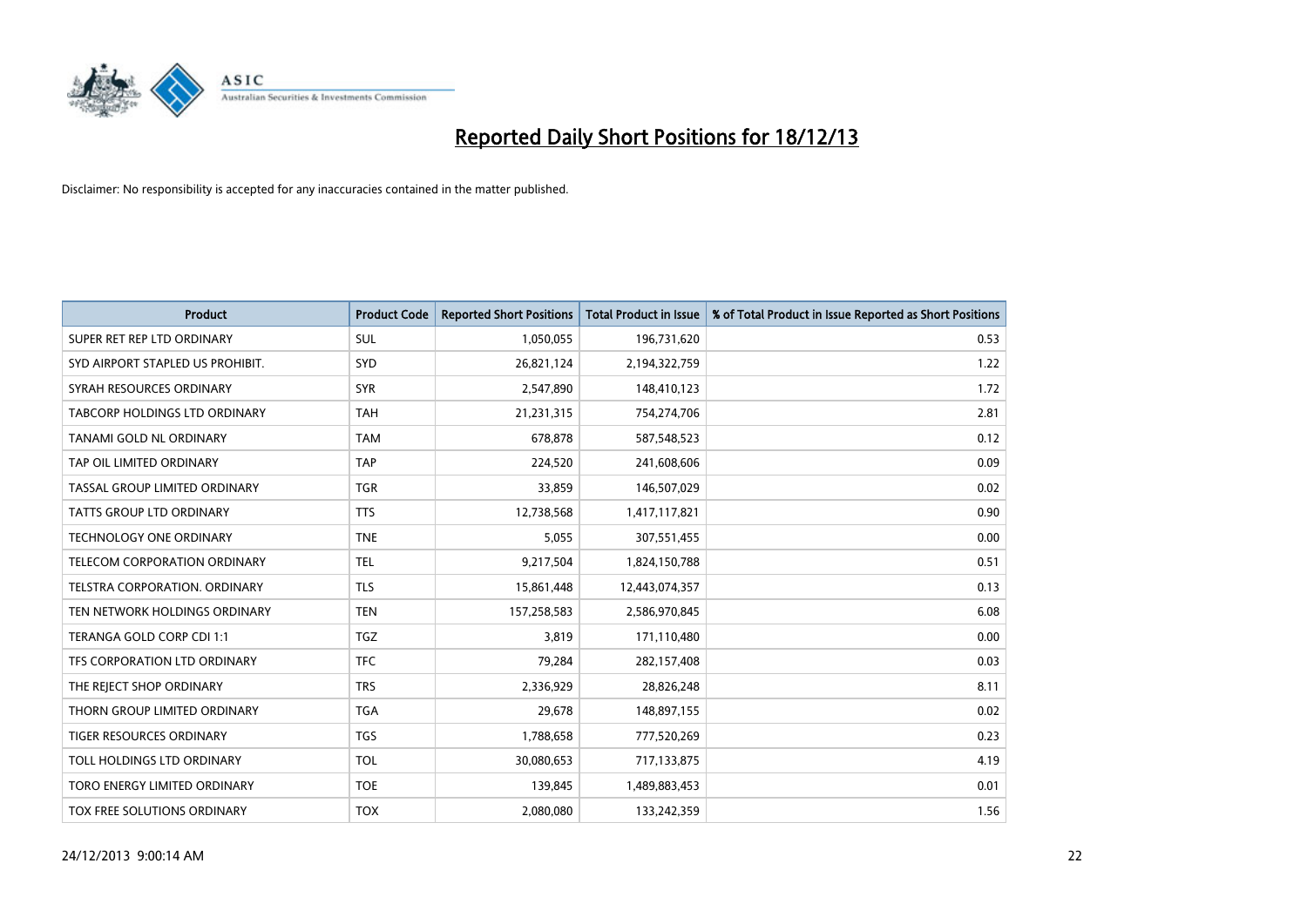

| <b>Product</b>                        | <b>Product Code</b> | <b>Reported Short Positions</b> | <b>Total Product in Issue</b> | % of Total Product in Issue Reported as Short Positions |
|---------------------------------------|---------------------|---------------------------------|-------------------------------|---------------------------------------------------------|
| TPG TELECOM LIMITED ORDINARY          | <b>TPM</b>          | 2,066,206                       | 793,808,141                   | 0.26                                                    |
| TRADE ME GROUP ORDINARY               | <b>TME</b>          | 586,592                         | 396,261,129                   | 0.15                                                    |
| <b>TRANSFIELD SERVICES ORDINARY</b>   | <b>TSE</b>          | 39,749,247                      | 512,457,716                   | 7.76                                                    |
| TRANSPACIFIC INDUST. ORDINARY         | <b>TPI</b>          | 24,315,117                      | 1,578,563,490                 | 1.54                                                    |
| TRANSURBAN GROUP TRIPLE STAPLED SEC.  | <b>TCL</b>          | 1,882,010                       | 1,486,013,648                 | 0.13                                                    |
| <b>TREASURY GROUP ORDINARY</b>        | <b>TRG</b>          | 19,099                          | 23,070,755                    | 0.08                                                    |
| TREASURY WINE ESTATE ORDINARY         | <b>TWE</b>          | 37,302,002                      | 647,227,144                   | 5.76                                                    |
| TROY RESOURCES LTD ORDINARY           | <b>TRY</b>          | 433.733                         | 168,486,562                   | 0.26                                                    |
| TWENTY-FIRST FOX INC A NON-VOTING CDI | <b>FOXLV</b>        | 850,832                         | 8,513,648                     | 9.99                                                    |
| TWENTY-FIRST FOX INC B VOTING CDI     | <b>FOX</b>          | 366,842                         | 212,815,026                   | 0.17                                                    |
| UGL LIMITED ORDINARY                  | UGL                 | 21,213,286                      | 166,511,240                   | 12.74                                                   |
| <b>UNILIFE CORPORATION CDI 6:1</b>    | <b>UNS</b>          | 1,395,763                       | 275,144,340                   | 0.51                                                    |
| UXC LIMITED ORDINARY                  | <b>UXC</b>          | 1,026,358                       | 320,551,687                   | 0.32                                                    |
| <b>VEDA GROUP LTD ORDINARY</b>        | <b>VED</b>          | 173,332                         | 842,055,406                   | 0.02                                                    |
| <b>VENTURE MINERALS ORDINARY</b>      | <b>VMS</b>          | 193,000                         | 287,320,170                   | 0.07                                                    |
| <b>VILLAGE ROADSHOW LTD ORDINARY</b>  | <b>VRL</b>          | 373,193                         | 159,493,510                   | 0.23                                                    |
| VIRGIN AUS HLDG LTD ORDINARY          | <b>VAH</b>          | 144,864,013                     | 3,514,807,839                 | 4.12                                                    |
| <b>VIRTUS HEALTH LTD ORDINARY</b>     | <b>VRT</b>          | 574,936                         | 79,536,601                    | 0.72                                                    |
| VISION EYE INSTITUTE ORDINARY         | <b>VEI</b>          | 2,224,450                       | 160,759,740                   | 1.38                                                    |
| <b>VOCATION LTD ORDINARY</b>          | <b>VET</b>          | 7,147,430                       | 200,000,000                   | 3.57                                                    |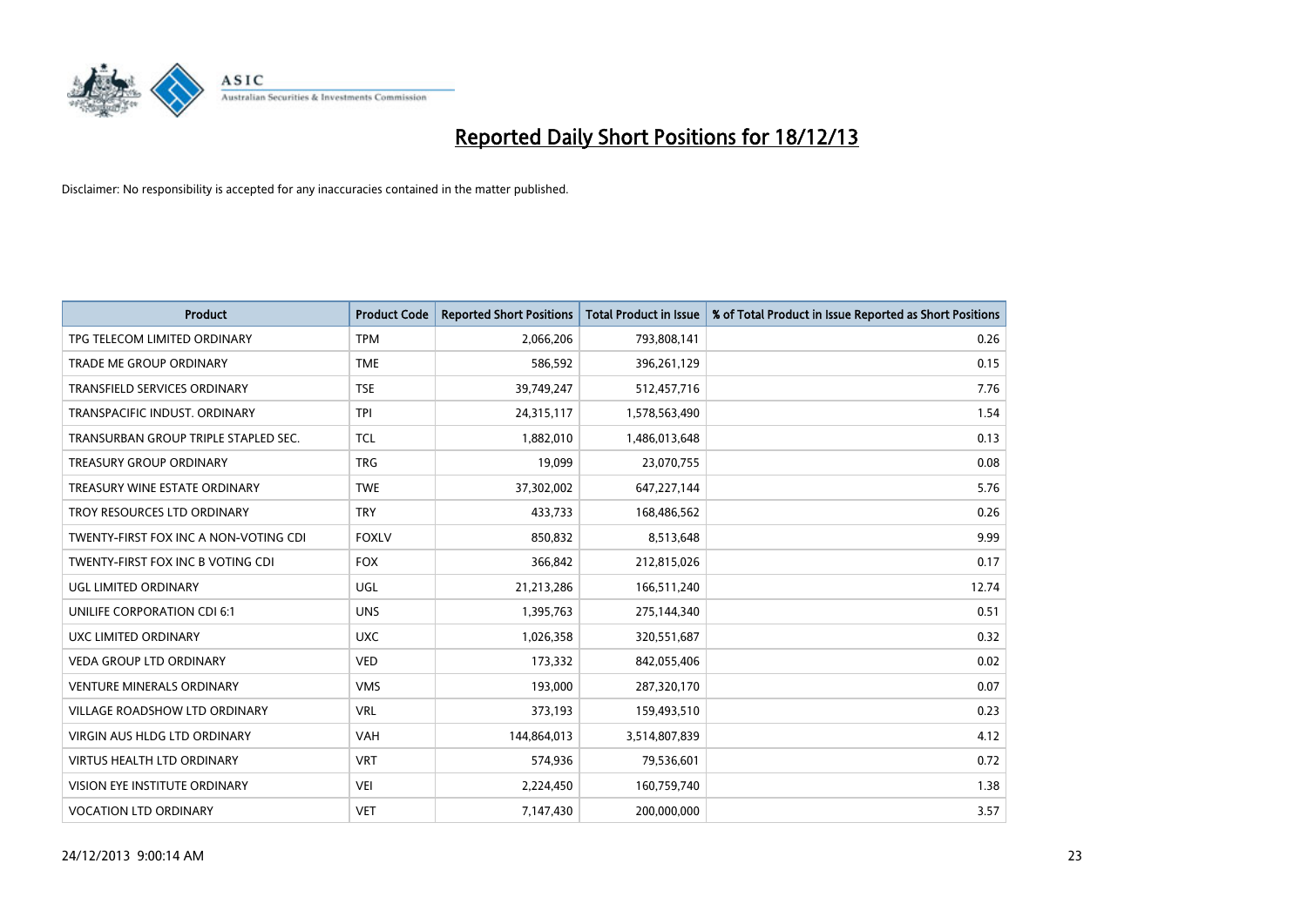

| <b>Product</b>                       | <b>Product Code</b> | <b>Reported Short Positions</b> | <b>Total Product in Issue</b> | % of Total Product in Issue Reported as Short Positions |
|--------------------------------------|---------------------|---------------------------------|-------------------------------|---------------------------------------------------------|
| <b>VOCUS COMMS LTD ORDINARY</b>      | <b>VOC</b>          | 192,951                         | 80,779,125                    | 0.24                                                    |
| WARRNAMBOOL CHEESE ORDINARY          | <b>WCB</b>          | 39,999                          | 55,969,511                    | 0.07                                                    |
| <b>WATPAC LIMITED ORDINARY</b>       | <b>WTP</b>          | 2,843                           | 184,332,526                   | 0.00                                                    |
| WEBJET LIMITED ORDINARY              | <b>WEB</b>          | 1,723,255                       | 79,397,959                    | 2.17                                                    |
| <b>WESFARMERS LIMITED ORDINARY</b>   | <b>WES</b>          | 3,639,476                       | 1,143,274,951                 | 0.32                                                    |
| <b>WESTERN AREAS LTD ORDINARY</b>    | <b>WSA</b>          | 24,175,888                      | 196,862,806                   | 12.28                                                   |
| WESTERN DESERT RES. ORDINARY         | <b>WDR</b>          | 2,641,563                       | 498,831,910                   | 0.53                                                    |
| WESTFIELD GROUP ORD/UNIT STAPLED SEC | <b>WDC</b>          | 7,070,224                       | 2,113,501,814                 | 0.33                                                    |
| WESTFIELD RETAIL TST UNIT STAPLED    | <b>WRT</b>          | 26,148,394                      | 2,979,214,029                 | 0.88                                                    |
| WESTPAC BANKING CORP ORDINARY        | <b>WBC</b>          | 21,633,722                      | 3,109,048,309                 | 0.70                                                    |
| WHITE ENERGY COMPANY ORDINARY        | <b>WEC</b>          | 10,463                          | 322,974,494                   | 0.00                                                    |
| <b>WHITEHAVEN COAL ORDINARY</b>      | <b>WHC</b>          | 65,399,973                      | 1,025,692,710                 | 6.38                                                    |
| WIDE BAY AUST LTD ORDINARY           | <b>WBB</b>          | 17,837                          | 36,238,600                    | 0.05                                                    |
| WINDIMURRA VANADIUM ORDINARY         | <b>WVL</b>          | 20,461                          | 19,284,366                    | 0.11                                                    |
| WOODSIDE PETROLEUM ORDINARY          | <b>WPL</b>          | 2,666,654                       | 823,910,657                   | 0.32                                                    |
| WOOLWORTHS LIMITED ORDINARY          | <b>WOW</b>          | 2,699,542                       | 1,254,519,796                 | 0.22                                                    |
| WORLEYPARSONS LTD ORDINARY           | <b>WOR</b>          | 5,424,384                       | 243,480,720                   | 2.23                                                    |
| WOTIF.COM HOLDINGS ORDINARY          | <b>WTF</b>          | 9,732,206                       | 211,736,244                   | 4.60                                                    |
| <b>XERO LTD ORDINARY</b>             | <b>XRO</b>          | 1,493,944                       | 127,533,561                   | 1.17                                                    |
| YANCOAL AUST LTD CVR SHARES          | <b>YALN</b>         | 5,589                           | 87,645,184                    | 0.01                                                    |